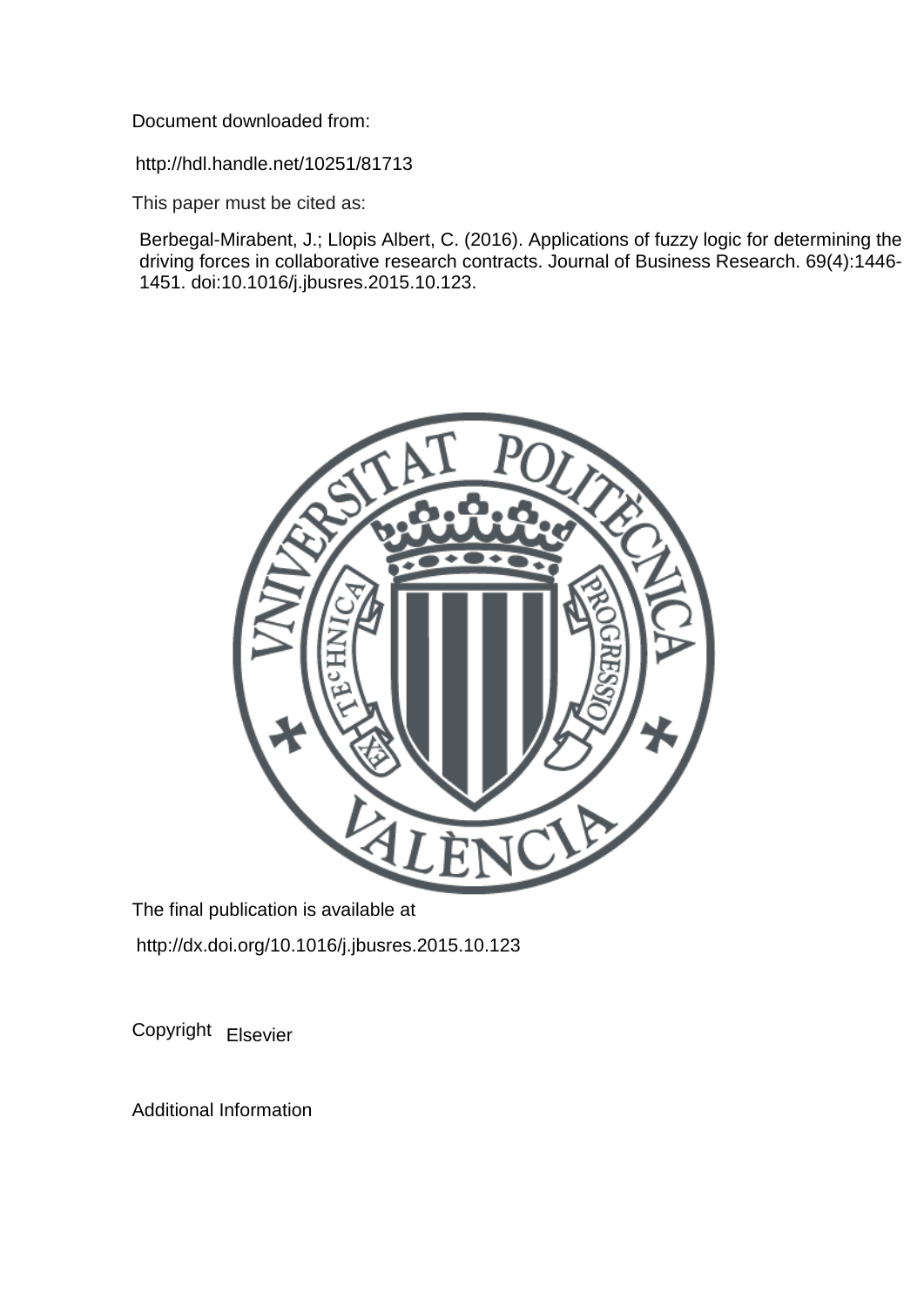# **Applications of fuzzy logic for determining the driving forces in collaborative research contracts**

Jasmina Berbegal-Mirabent, Universitat Internacional de Catalunya

Carlos Llopis-Albert, Universitat Politècnica de València

Send correspondence to Jasmina Berbegal-Mirabent, Universitat Internacional de Catalunya, Department of Economy and Business Organization, C. Immaculada, 22, Barcelona 08017, Spain (jberbegal@uic.es); Carlos Llopis-Albert, Universitat Politècnica de València, Departamento de Ingeniería Mecánica y de Materiales (DIMM), Camino de Vera s/n, Valencia 46022, Spain (cllopisa@upvnet.upv.es).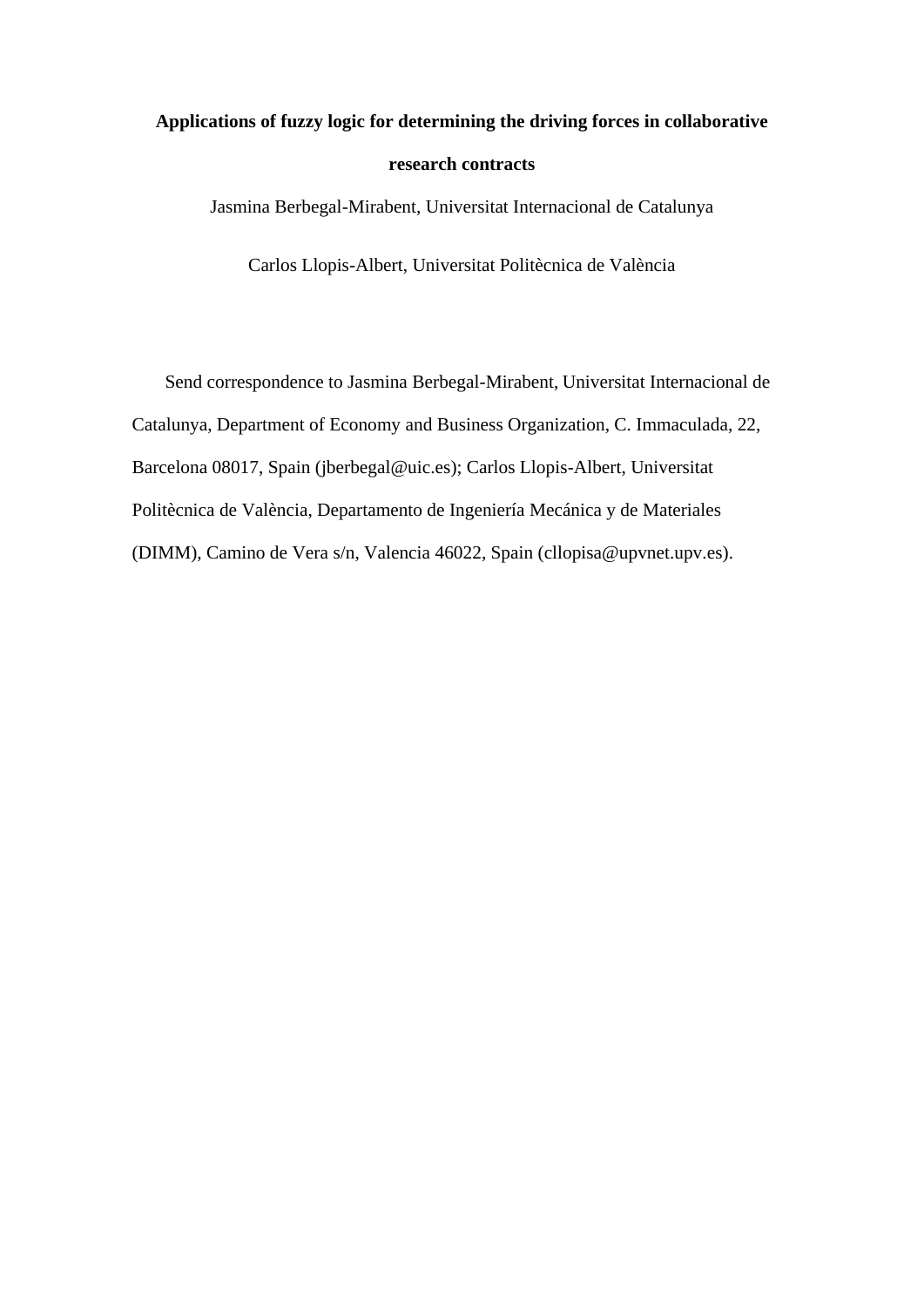#### **Abstract**

This study examines various factors (human capital, experience, attraction capacity, and profile) of technology centers that, according to the literature, affect the performance of science–industry R&D partnerships. The measure of performance is the income that R&D contracts generate divided by the number of clients that the research center has. The data sample considers technology centers operating in the region of Catalonia that act under the TECNIO umbrella brand. The analysis uses fsQCA methodology, which allows identifying a combination of causes that lead to the outcome. Results support the argument that different causal paths explain profitable R&D contracts.

Keywords: Science–industry partnerships; R&D contracts; technology centers; fsQCA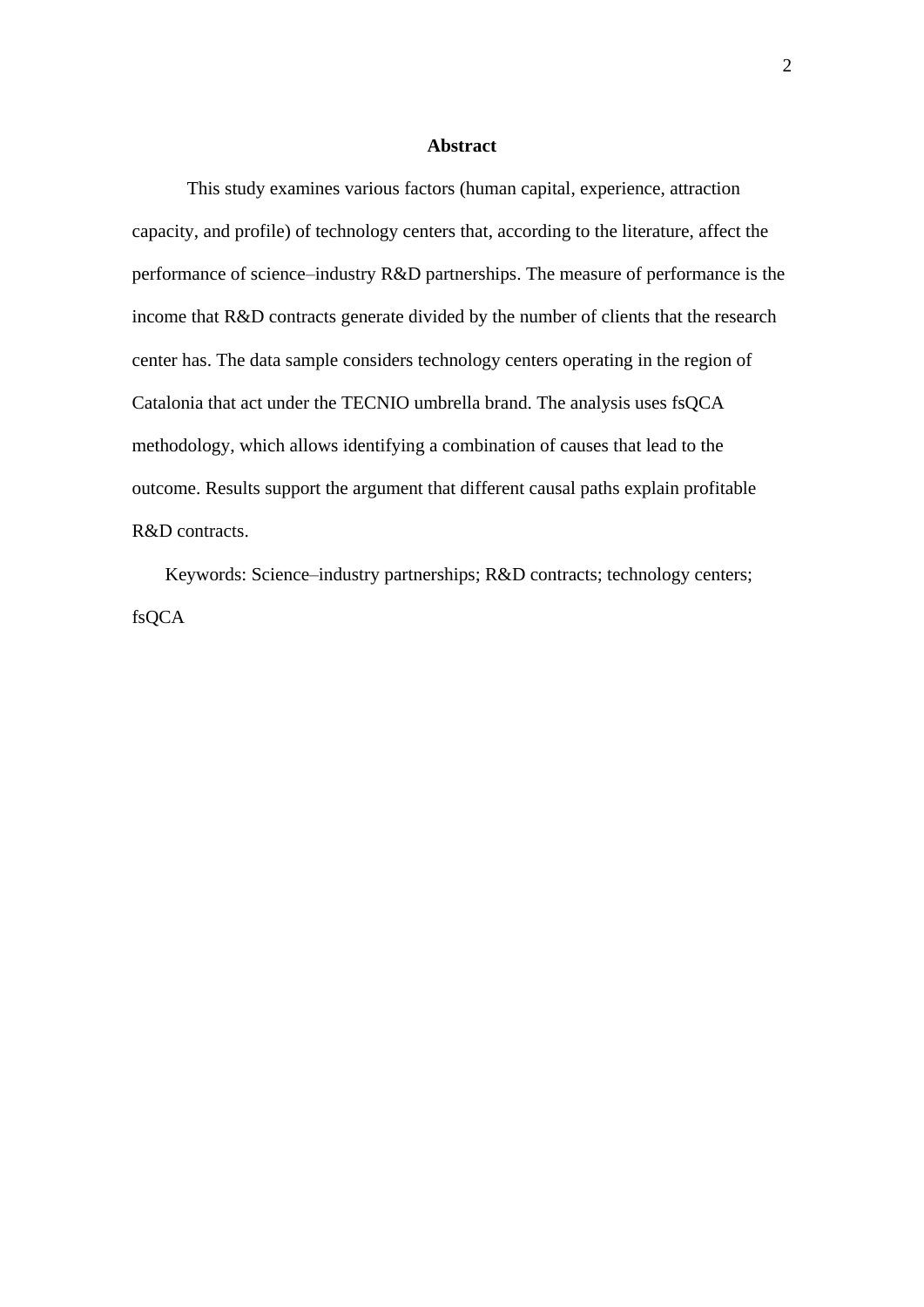## **1. Introduction**

R&D activities are of strategic importance for the innovative performance of firms (Howells et al., 2008). The organization of these activities can be either internal or external to the firm. According to the literature of open innovation (Chesbrough, 2003), firms need to open themselves up to external knowledge relations to gain new and fresh ideas that allow them to innovate and leverage markets. No company is smart enough to know exactly what to do with every new opportunity; and no company has enough resources to pursue all the opportunities that the firm might execute (Wolpert, 2002).

Because research institutions are relevant knowledge-intensive organizations, research portrays the establishment of collaborative science–industry partnerships as one of the primary means by which firms can gain access to and acquire significant knowledge (Spithoven & Teirlinck, 2014). Such alliances reinforce the idea that firms might not conduct all R&D activities internally, forcing them to expand and look outside their own boundaries to complement their in-house R&D efforts (Lin, 2014).

R&D alliances materialize in a variety of forms (Odagiri, 2003). For the purpose of this study, the terms "R&D partnerships" and "R&D alliances" designate an R&D agreement by which a firm contractually pays a research institution to perform R&D activities.

From the standpoint of firm capabilities, external and internal R&D complement each other (Lee et al., 2007; Ribeiro & Castrogiovanni, 2012). Firms tend to outsource R&D activities in which they are not specialists, but which may still be important as support (Kogut & Zander, 1992); in this way, firms can concentrate on those tasks they do best (Narula, 2001). However, the outsourcing of more core-related R&D activities may also be beneficial, as external resources and knowledge can close the gaps in firms' internal capabilities (Kang et al., 2012).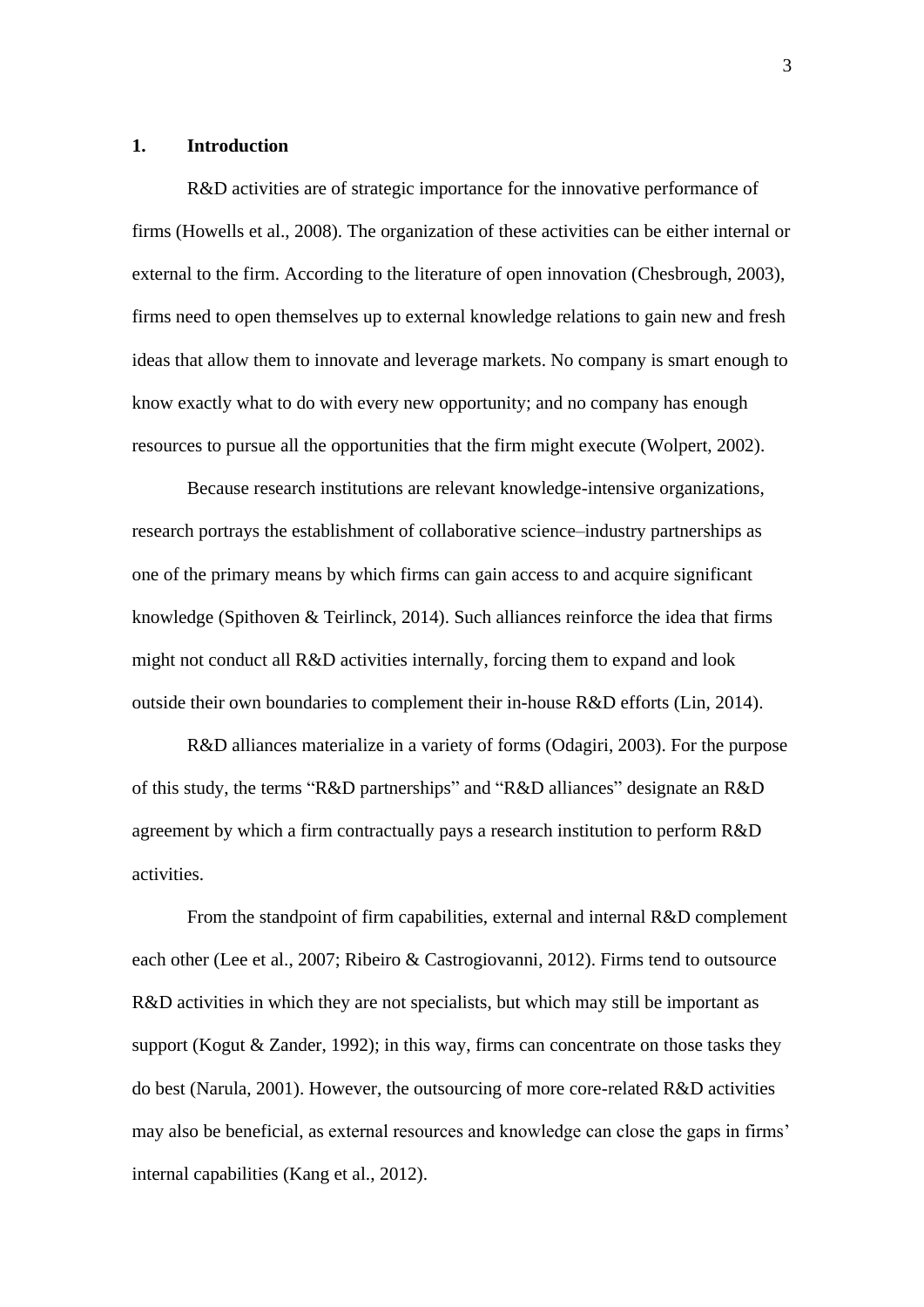Several studies report the benefits arising from collaborative science–industry agreements (Teirlinck & Spithoven, 2013). First, these partnerships are imperative for the firm because partnerships facilitate knowledge acquisition and exploitation of novel scientific discoveries, the possibility to complement firms' scarce internal resources, and the opportunity to enlarge firms' social networks (Audretsch et al., 2012). Second, science-based institutions need the industry's knowledge of the market to come up with new, applicable, and successful technology developments (Ribeiro & Urbano, 2010). Furthermore, such collaborations gain research centers' additional funding support, which is fundamental to safeguarding the viability of future research endeavors (Baba et al., 2009; Lai, 2011).

Although research institutions encompass different types of centers, the vast majority of previous works analyzing science–industry R&D alliances restrict their analysis to research institutions that belong or hold affiliation to a university (Bruneel et al., 2010; Perkmann et al., 2011). Aiming at covering this research gap, this study posits that both university-affiliated and non-affiliated research institutions can achieve successful R&D science–industry partnerships, although these institutions might follow different paths. Accordingly, this study examines how the profile of the research institution in combination with other factors that the literature lists as determinants for R&D partnership (namely, human capital, experience, and attraction capacity) affect the performance of such alliances.

The data sample considers as research institutions the technology centers (TCs) operating in the region of Catalonia (Spain) that act under the TECNIO umbrella brand. As a measure of performance, the empirical application considers the income resulting from R&D contracts per client. A configurational comparative method, fsQCA, allows meeting this objective. The findings suggest that although university-affiliated TCs may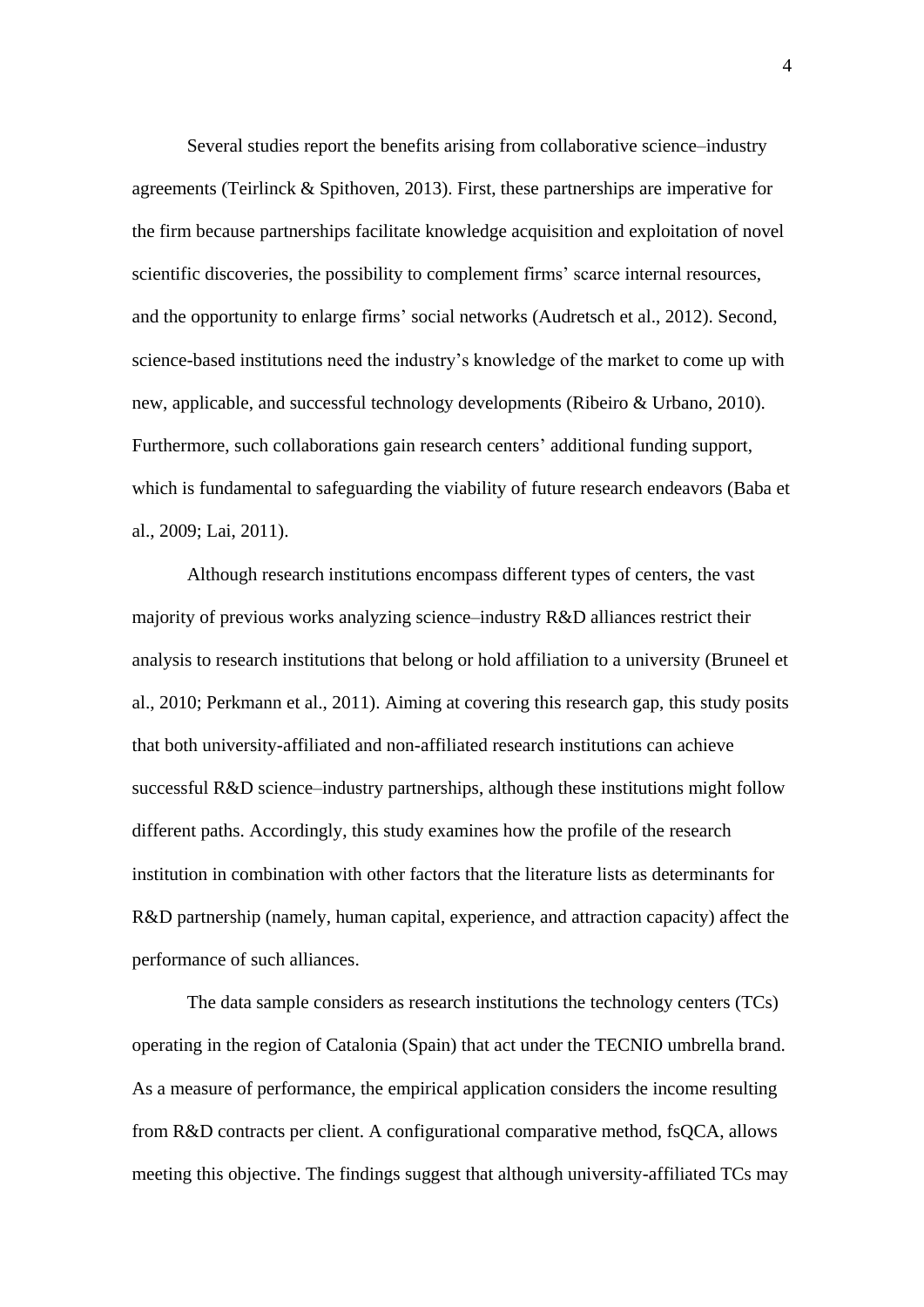have different ways that lead to productive R&D partnerships, non-affiliated centers can also obtain some causal paths.

# **2. Theoretical underpinnings**

Literature on science-based collaborative R&D partnerships suggests different factors that help explain the performance of such alliances. An in-depth description and discussion of each of these factors follows.

# *2.1. Human capital*

Research portrays organizations that are intensive in scientific and technical human capital as the ideal partners for collaborative R&D activities. Although research institutions usually have advanced facilities and machinery that require a considerable investment and are only available to very few companies, highly skilled human capital resources that these institutions possess are what really makes them attractive for firms. Indeed, because nothing can take away knowledge from individuals, knowledge, abilities, and capabilities constitute key determinants for firms when those firms look for their R&D partner. Thus, the higher the research institution's level of expertise, the greater the institution's ability to attract firms. Therefore, the skill composition of the academic board of a research institution seems to play an important role (Feng et al., 2012). This hypothesis is consistent with the idea that researchers with a greater level of human capital are intellectually mature, which in turn may lead to a greater facility for developing fresh ideas, building new knowledge, and establishing stronger working networks.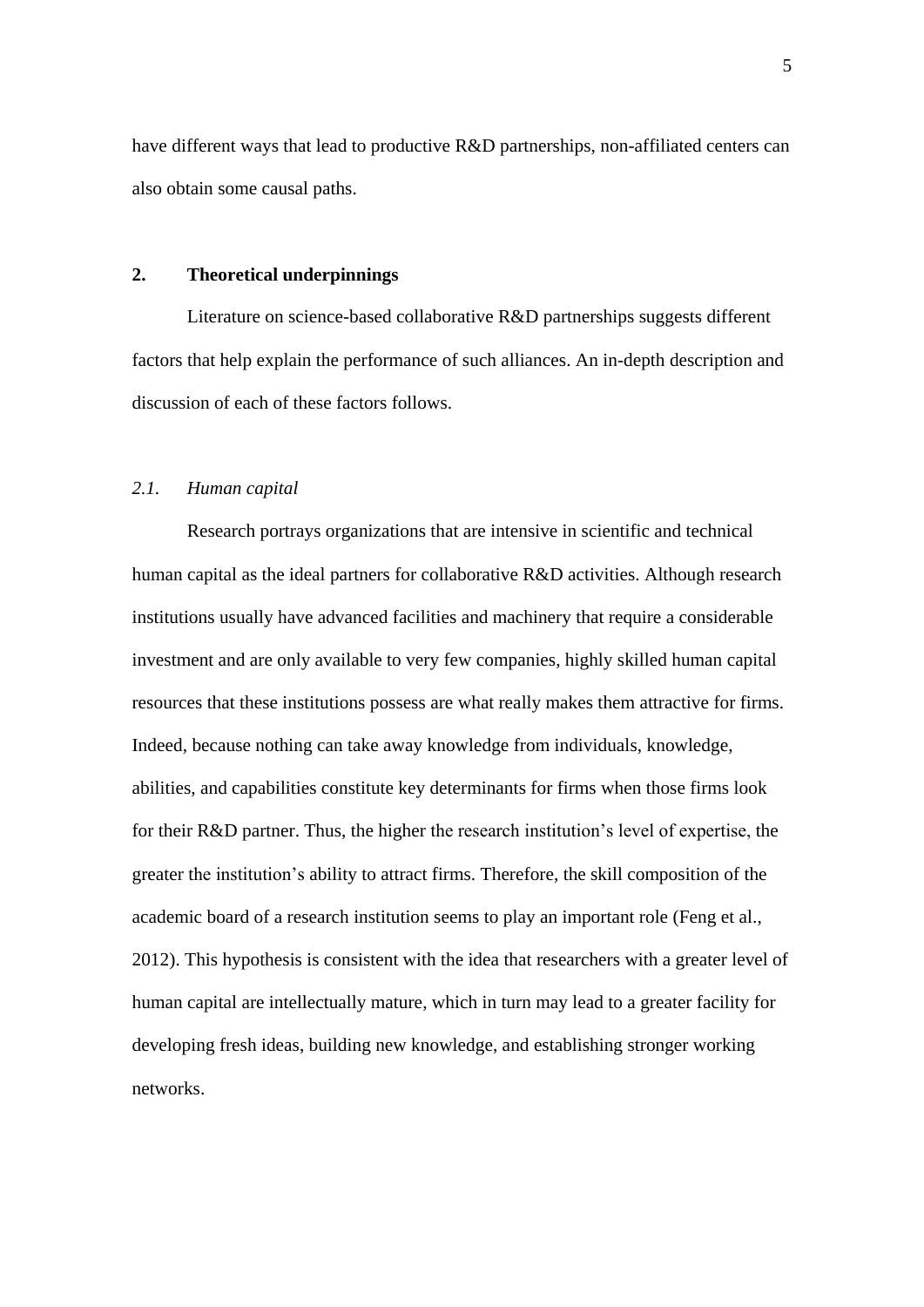Accordingly, the availability of qualified human resources at research institutions might act as a catalyst, attracting firms' interest for the establishment of fruitful R&D partnerships.

#### *2.2. Experience*

Previous experience gives people the specific knowledge and capabilities that can help them develop successful strategies. On the one hand, the effective implementation of the knowledge stock can represent the starting point for future advances, reducing the time spans necessary to develop new activities (Anderson et al., 2007). On the other hand, experience captures the dynamic knowledge spillovers resulting from past activities, which develop appropriate managerial capabilities that facilitate the production of outputs in the present.

One way to account for experience is measuring how active the research institution is in conducting cutting-edge advances. According to economic and sociological theories, external perceptions of an organization's current performance affect the probability of potential buyers to transact with that organization (Weigelt  $\&$ Camerer, 1988; Wilson, 1985). In the context of science–industry alliances, a firm's decision to ally with a university depends on academic performance (Laursen et al., 2011; Sine et al., 2003; Soh & Subramanian, 2013). Because knowledge generation entails some degree of uncertainty, firms will be more willing to transact with research institutions that have a more solid reputation (Kathoefer & Leker, 2012; Sine et al., 2003). If research achievements have an impact within the scientific community, the capacity of the research institution to generate firm awareness will increase, thereby enhancing the likelihood that firms will know about that organization.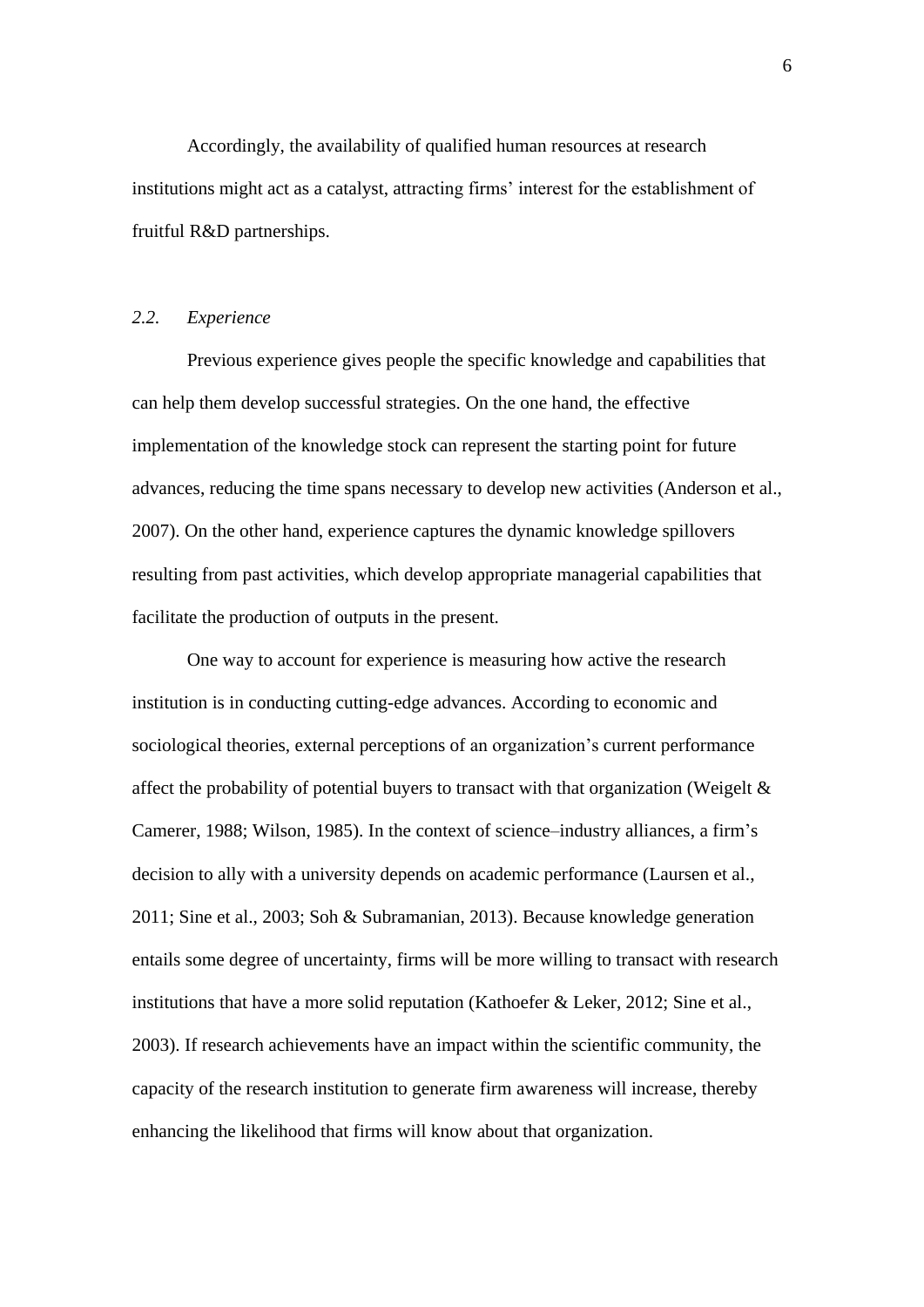Consistent with previous studies, this study argues that experience in the form of records of accomplishment and historical successes is key to attract funding and partners; hence, experience positively contributes to more profitable R&D partnerships. For the purpose of this study, experience takes the form of patents and publications. Both patents and publications capture the quality of this research and stimulate future research activity (Mowery et al., 2002).

In the case of patents, researchers willing to apply for a patent receive the assessment of their research institution about the possibilities of the technology, and must pass different stages that guarantee the quality and uniqueness of their invention. Only those invention disclosures that successfully pass all controls continue with the process. In the next stage, a public organism performs a second evaluation of the suitability of patenting the technology. This process is much more strict and complex than the former. Thus, the patenting activity is an appropriate proxy for the quality and the potential applicability of the research.

The case of articles' publication in academic journals is similar. According to Kao and Hung (2008), publications in well-known indexed journals not only reflect quantity but also quality aspects of the research. This role of articles is possible because researchers submit papers to journals with a blind-peer review system and journals publish those papers following the quality standards of the academia. Thus, restricting the research productivity to only those scientific articles appearing in top journals is a suitable approach.

#### *2.3. Attraction capacity*

Because the marketing function is fundamental for finding new partners, researchers have to take either a direct or an indirect role in promoting the quality of the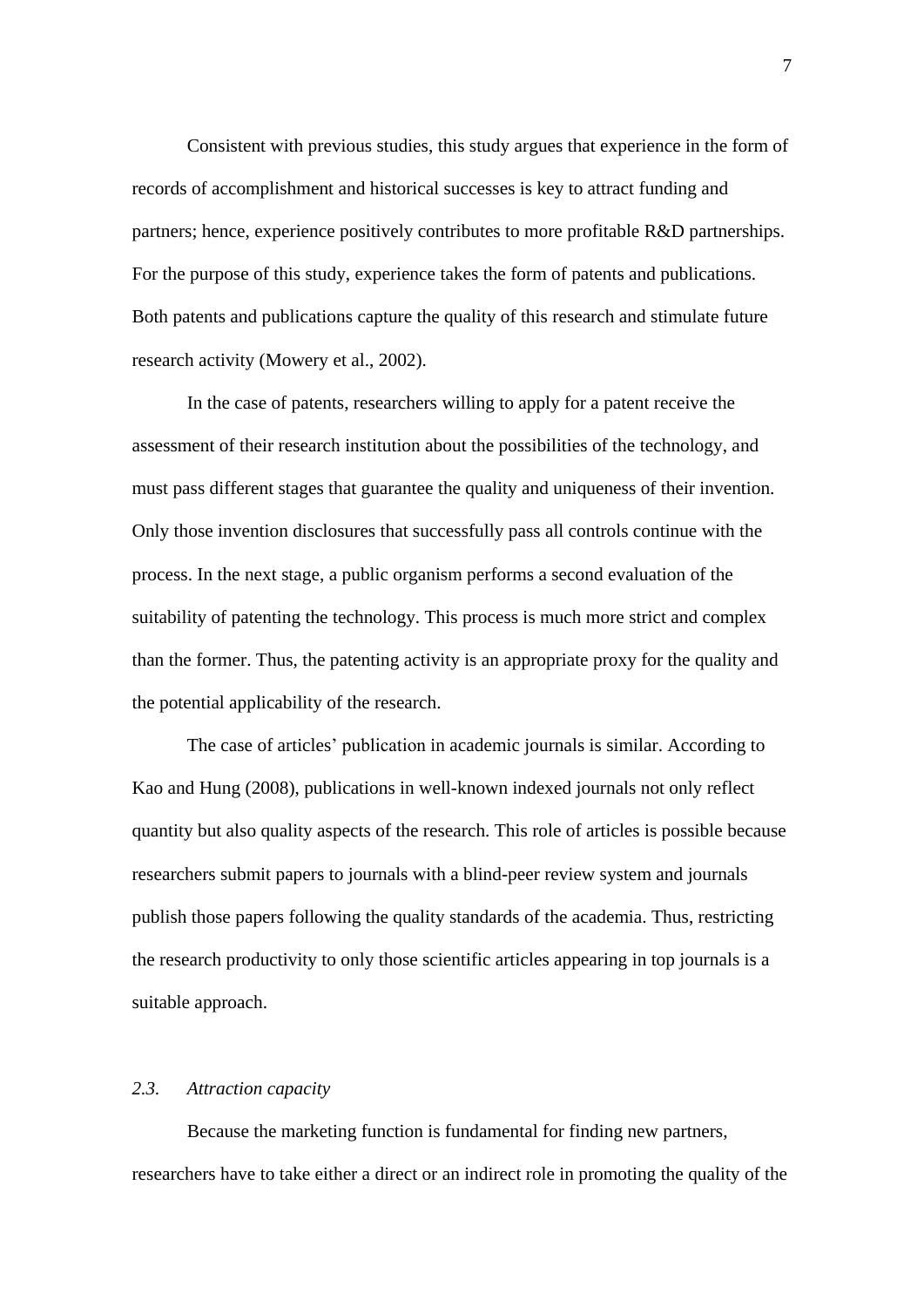research activities that takes place within their centers. However, although scientists are very competent in providing new knowledge and technological advances, how to market best their research results is usually outside their experience (Gray, 2011).

From a relationship marketing perspective, advertising is an activity of the organization rather than the function of a particular unit (Rivers & Gray, 2013). Although researchers need to participate in this process of advertising, a specific unit or technical staff in charge of marketing activities is paramount to ensure the visibility of the research center. Research institutions can use different formulas to accomplish this purpose. Publishing and patenting are a first step; however, research institutions need to develop appropriate marketing strategies aiming at communicating, delivering, and exchanging offerings with potential value for partners.

Although prior studies suggest that informal networks are sufficient to trigger future successful science–industry relationships (Kreiner & Schultz, 1993; Liebeskind et al., 1996), complementary strategies are necessary to capture firms' attention (Batonda & Perry, 2003). By scanning the environment and targeting potential partners, this study proposes that further strategies need to concentrate on generating firms' awareness, and converting this awareness into new customers.

Research shows that a combination of different communication channels, including both social networking and transactional marketing approaches, are effective methods for identifying prospects; hence, these methods are appropriate mechanisms for spreading the activities that research institutions carry and, more importantly, for making publicly available their technological portfolio offer. Efforts are effective if they translate into new customers. Sustaining a long-term partnership is the final objective.

#### *2.4. Profile of the research institution*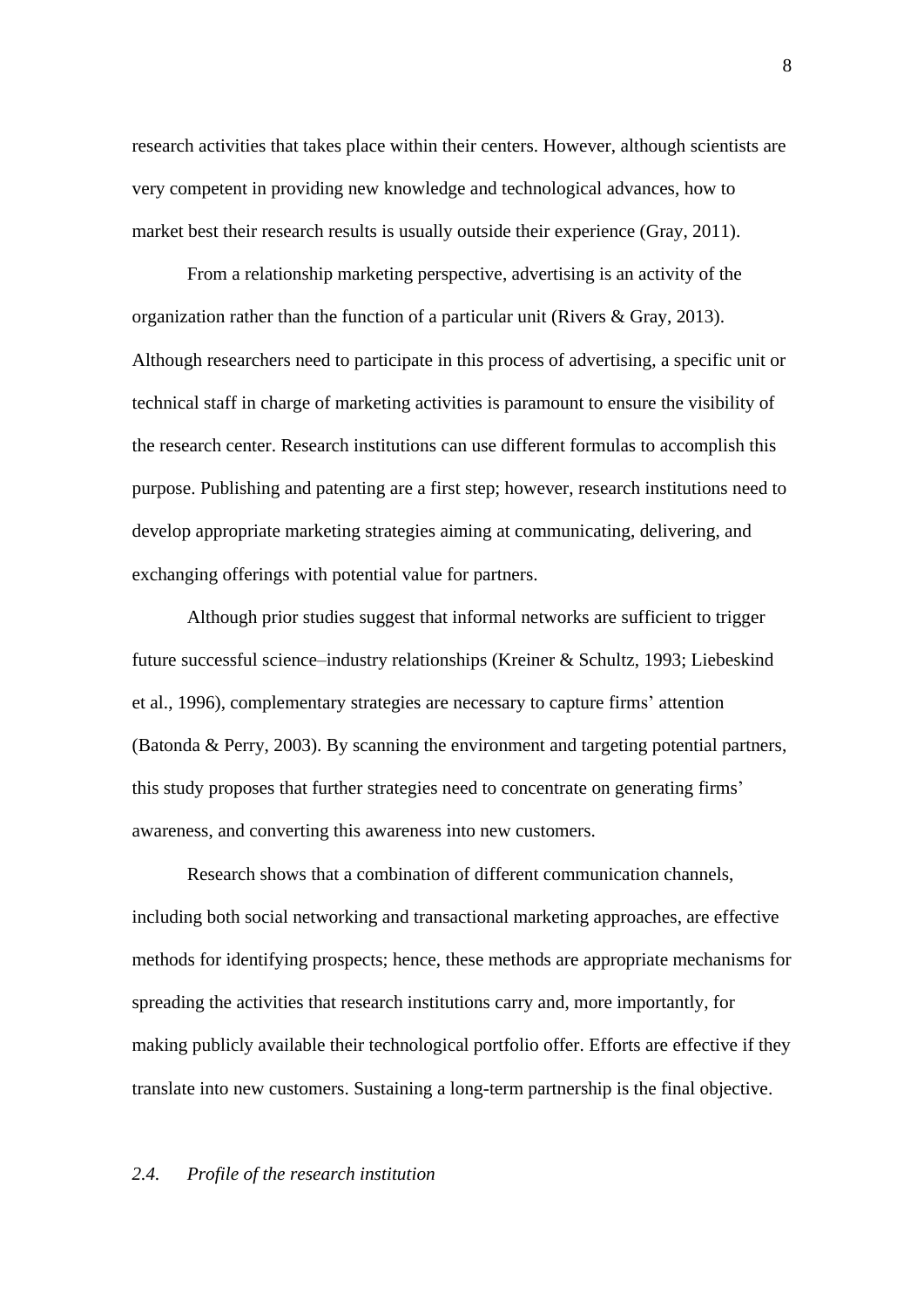**Affiliation with a university.** Previous research on science–industry R&D alliances mainly concentrates on university–industry partnerships. Literature evidences the multiple benefits that firms obtain from partnering with a university (Lee  $\&$  Win, 2004). Universities facilitate firms' access to a wide array of human capital, knowledge, and innovation networks. Universities also offer their infrastructures and equipment. Furthermore, universities help firms identify technological opportunities, and assist in pre-competitive stages of product development. However, although independent research institutions can also undertake all these actions (affiliation to a university not being a prerequisite), potential partners may think that all these advantages can easier to achieve if the research institution has existing ties and a formal entailment with a university (Van Looy et al., 2004). If considering this correlation, research institutions holding affiliation to a university may find attracting firms for the establishment of R&D partnerships an easier task than that of their non-affiliated counterparts (Sine et al., 2003). According to Crane (1965) and Perrow (1961), a "halo effect" can increase the perceived value that buyers attribute to outputs, suggesting that institutional prestige plays an important role.

This study broadens the traditional scope in the literature and considers not only research centers with an affiliation to universities, but also independent research institutions that have their own legal status and do not have a university as their parent institution. By adopting this approach, the study aims to verify whether the attractiveness of a research institution for the establishment of an R&D alliance owes not only to the parent institution's reputation, but also to the quality of the research of the research institution.

**Specialization**. Specialization is another characteristic that differentiates research institutions. Literature tackles this issue from various perspectives. One group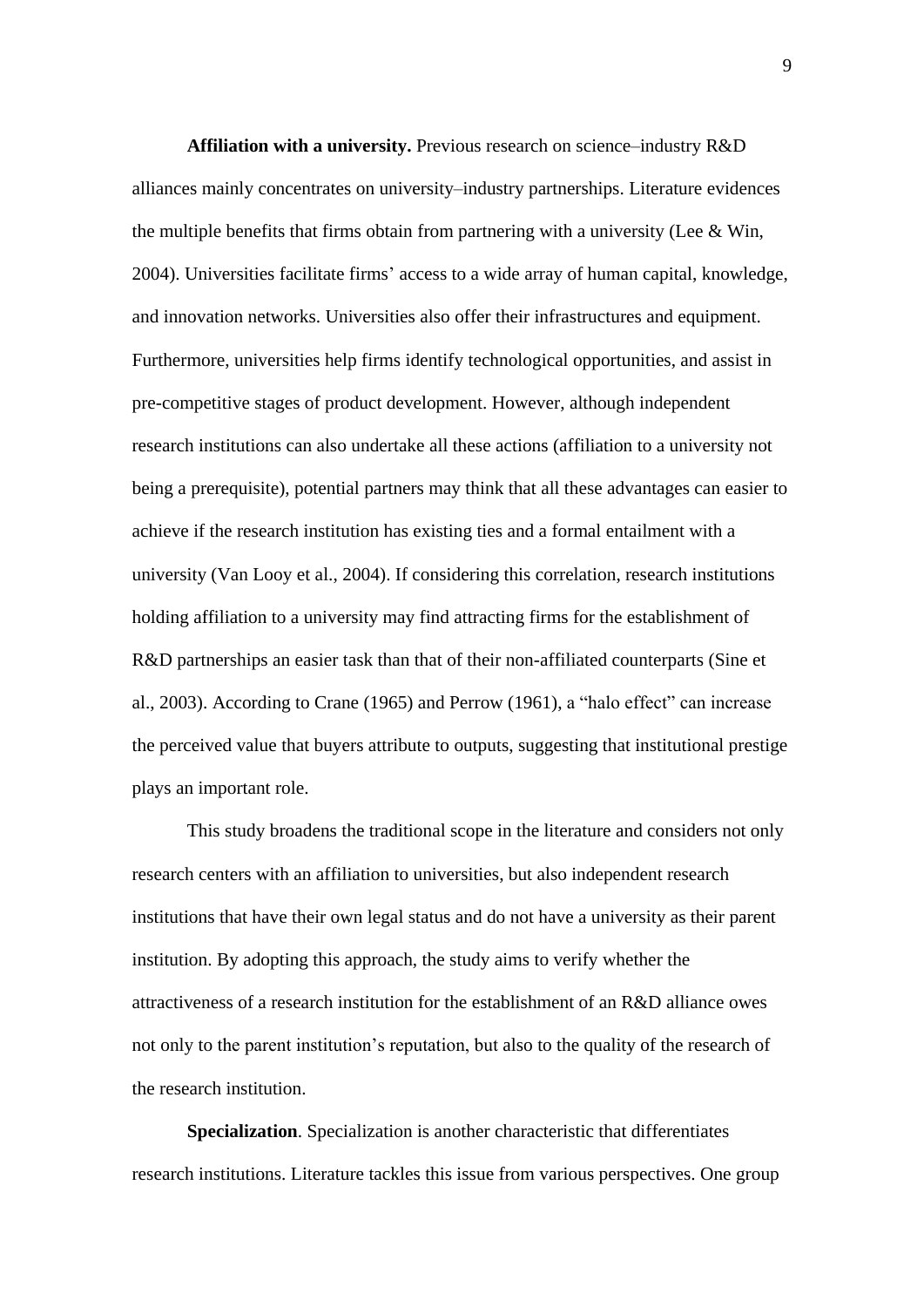of authors argues that some disciplines are more prone to accelerate researchers' activity in the form of publications and marketable inventions. Particularly, in comparison to other fields, engineering and medical-related sciences stimulate a greater capacity to generate new knowledge (Landry et al., 2007; O'Shea et al., 2008). Other studies examine the extent to which patterns of collaboration differ across different disciplines (D'Este & Patel, 2007). Lastly, a third group of studies assesses whether the degree of academic diversification is affecting the production of research outcomes.

This study adopts this latter approach. Logic suggests that the greater the scientific dispersion (variety of knowledge fields), the greater the number of potential customers (firms); hence, scientific dispersion increases the likelihood of hiring. However, another reading points to an inverse interpretation. Because of a high degree of specialization, a research institution could more easily achieve scientific prominence within its area of expertise, thereby raising its attractiveness. Although in this case the number of firms willing to partner might be lower (because of the narrow focus), the incomes resulting from these partnerships will probably be more substantial. To gain insight into this effect, this study considers the degree of specialization of research institutions.

**Infrastructures**. Infrastructures include specific areas such as buildings, fixed capital equipment, and the specific area for research and promotion of knowledgetransfer results (Grimaldi & Grandi, 2005). Research infrastructures may include laboratories, whereas knowledge transfer space can involve existing incubators for the development of in-progress ideas.

The rationale behind considering infrastructures lies in the problems that many businesses may encounter in carrying out R&D activities because these activities usually require complex and large infrastructures for product development.

10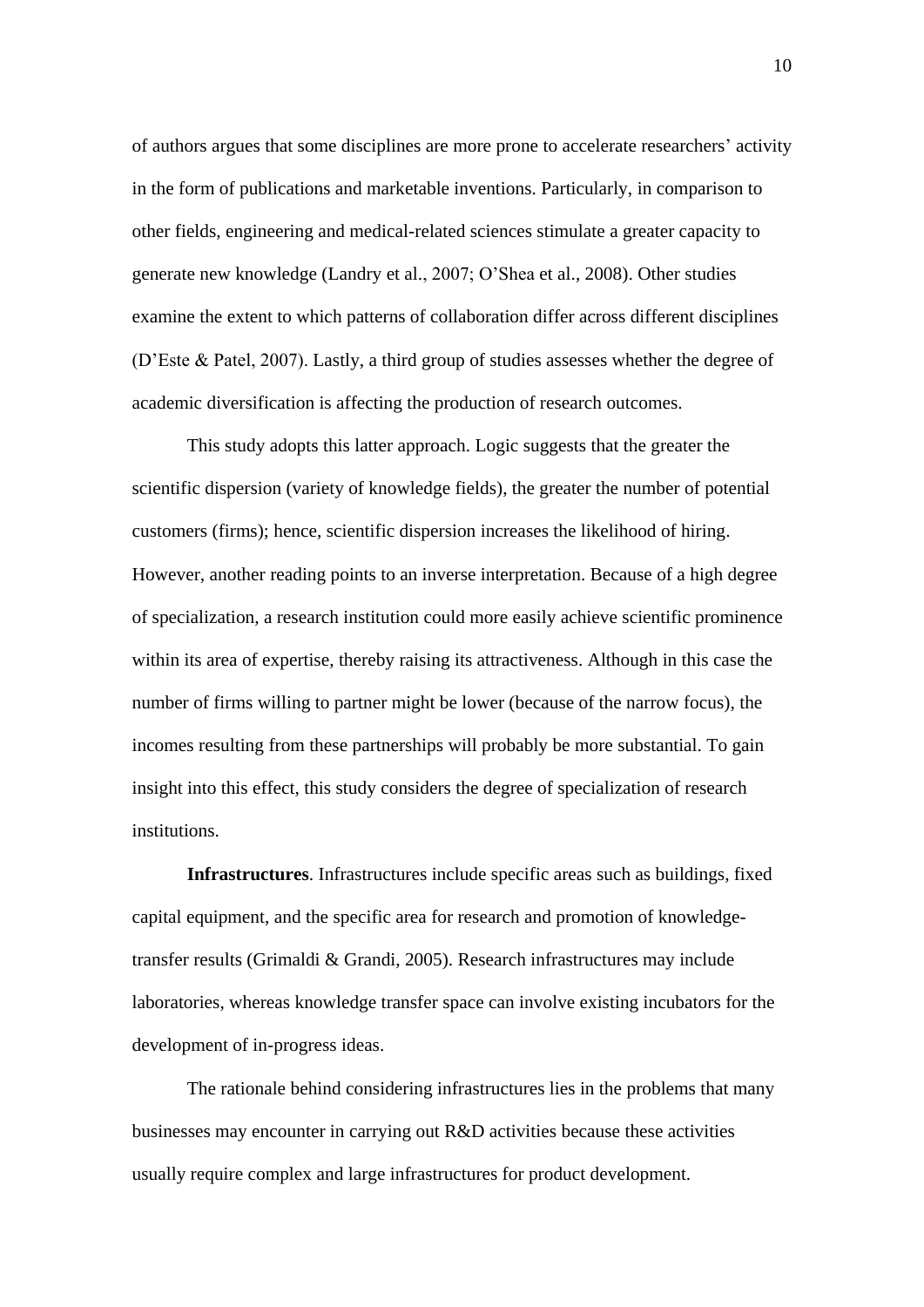Accordingly, to save money and to take advantage not only of the expertise but also of the infrastructures, firms, and small and medium enterprises in particular, may also seek in their scientific partners accessibility to advanced equipment and spaces, facilities that otherwise would remain unaffordable because of their high costs of acquisition and maintenance. Therefore, this study suggests that research infrastructures play a role in R&D partnerships.

#### **3. Method**

# *3.1. Data*

TCs are important sources of knowledge and cutting-edge research developments. Aiming at closing the gap between science and industry, the Catalan Government Agency for the competitiveness of Catalan enterprises (ACCIÓ) created in 2009 the TECNIO umbrella brand, which brings together all Catalan Technology Centers. To date, TECNIO comprises 102 TCs that work in a wide range of sectors. Figure 1 shows the geographical distribution of these centers throughout the entire Catalan territory, although the majority of them are in the surroundings of Barcelona.

#### Figure 1 here.

A survey containing relevant information regarding the variables of interest provides the data. Although participants returned 71 surveys, full records were only available in 56 of the instances, representing a response rate of 54.9%. Data refer to year 2010.

# *3.2. Method*

Because the interest of this research is not so much which factors are necessary but which combinations of factors are sufficient to explain the outcome, this study uses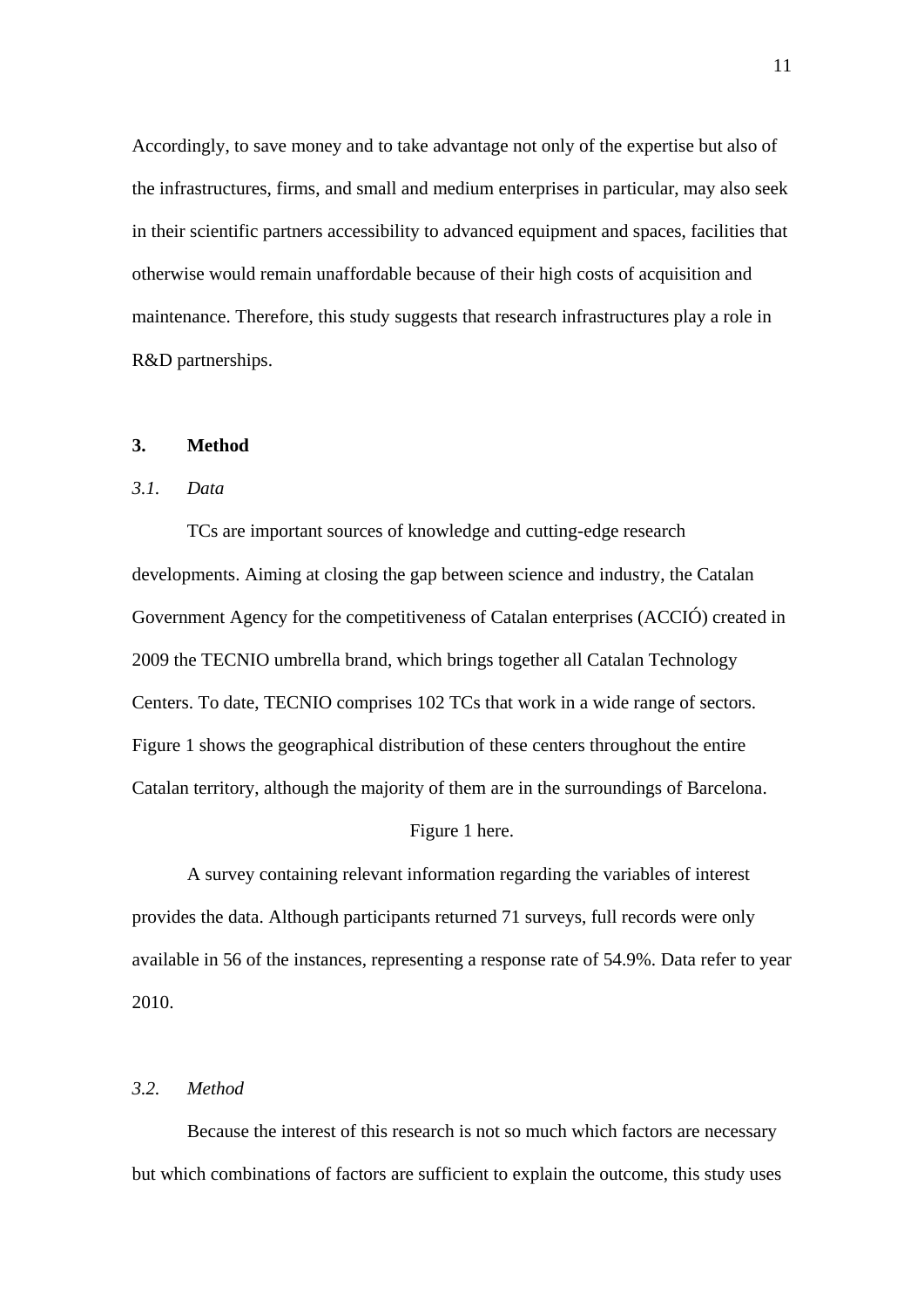qualitative comparative analysis (QCA). QCA is particularly suitable for cases with small data samples, yet allowing the generalization of conclusions and implications to larger populations.

QCA assumes complex causality and focuses on asymmetric relationships that detect configurations that are sufficient to produce a specific outcome. A configuration is a combination of factors—*conditions* in QCA terminology—that is minimally necessary and/or sufficient for obtaining a specific outcome (Meyer et al., 1993). Configurations consist of conditions or factors that can be positive, negative, or absent.

QCA can analyze only binary variables. Fuzzy-set qualitative comparative analysis (fsQCA) overcomes this limitation by incorporating the possibility to examine varying levels of membership of cases to a particular set. The calibration of outcomes and antecedent conditions into fuzzy sets is the first stage, thus categorizing meaningful groupings of cases (Ragin, 2008). Fuzzy-set values range from full membership (1) to full non-membership (0). The crossover point (0.5) represents neither in nor out of the set. After the calibration, the next step consists of constructing the truth table, a matrix space with  $2^k$  rows, where  $k$  is the number of antecedent conditions. Each empirical case corresponds to a configuration depending on which antecedent conditions the case meets. Each column represents a condition (Fiss, 2011).

The next step is reducing the number of rows in the truth table. Although several algorithms can logically minimize a truth table, with fsQCA the most common choice is a version of the Quine–McCluskey algorithm (Quine, 1952). Using Boolean algebra, the algorithm returns a set of combinations of causal conditions, each combination minimally sufficient to produce the outcome. Row reduction depends on two criteria: coverage, which indicates the empirical relevance of a solution, and consistency, which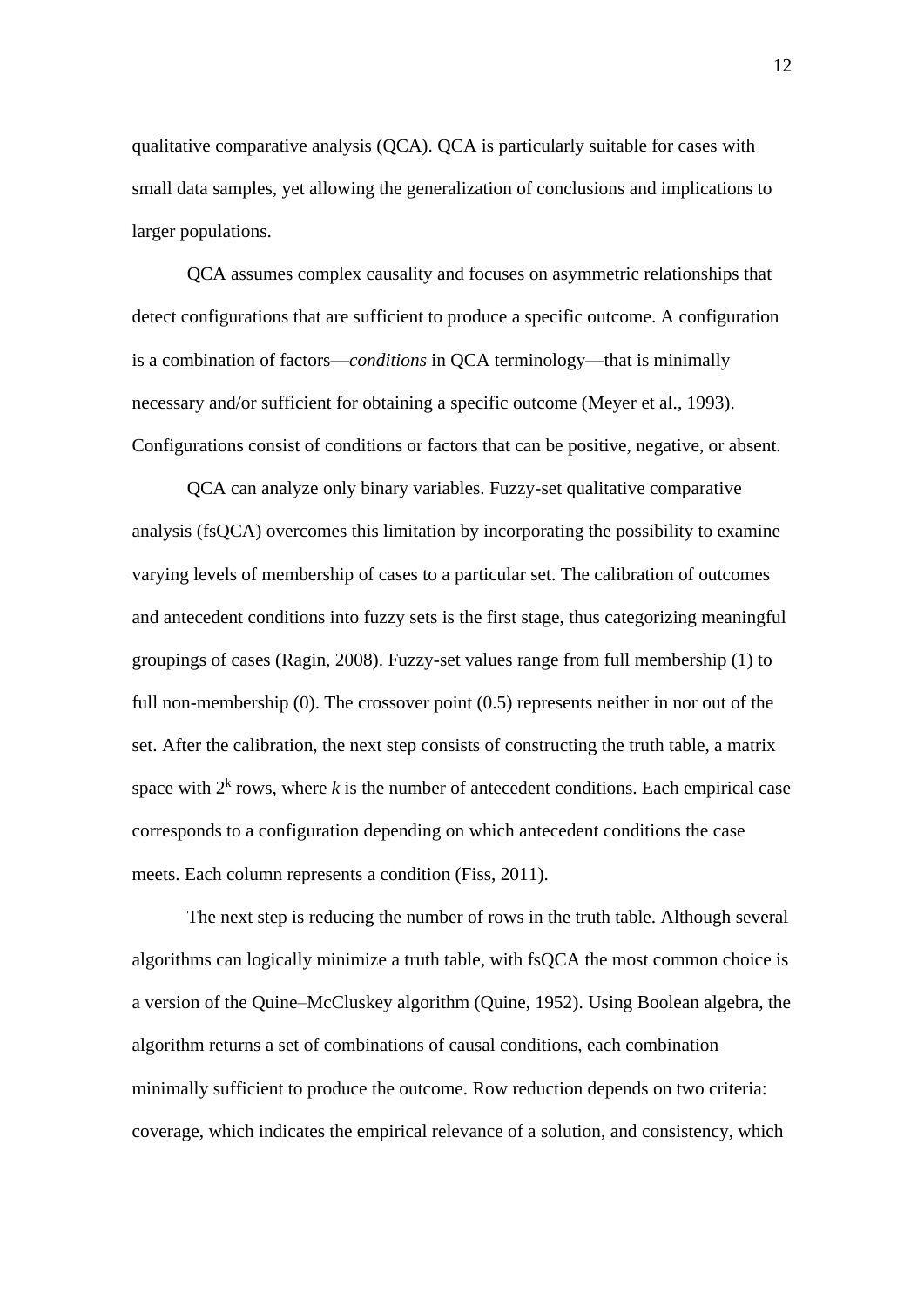quantifies the degree to which instances sharing similar conditions display the same outcome (Ragin, 2008).

For the purpose of the analysis, the outcome is the economic performance of the TC in terms of the income that derives from R&D contracts. To make income comparable across different TCs, revenues are divided by the number of customers that contracted the center in the period. Table 1 provides the full description of variables, including the details of the calibration process for both the outcome and antecedent conditions.

Table 1 here.

#### **4. Results**

A condition is necessary when its consistency score exceeds the threshold value of 0.9 (Schneider et al., 2010). Table 2 displays the consistency and coverage values for all antecedent conditions. As the highest consistency value among all conditions is 0.7671, none of the variables is a necessary condition to produce the outcome.

#### Table 2 here.

Table 3 shows the results. Following Ragin's (2009) recommendation, this study reports the intermediate solution. Notation for the solution table Ragin and Fiss' (2008) approach. Black circles  $(\bullet)$  indicate the presence of a condition, white circles  $(O)$ denote its absence, and blank cells represent ambiguous conditions.

#### Table 3 here.

Nine configurations of antecedent conditions occur, all of them presenting acceptable consistency indices ( $\geq 0.80$ ). Raw coverage indices range from 0.03 to 0.35. This variety of recipes suggests that these nine configurations are sufficient but not necessary. Consequently, no unifying causal path explains the outcome.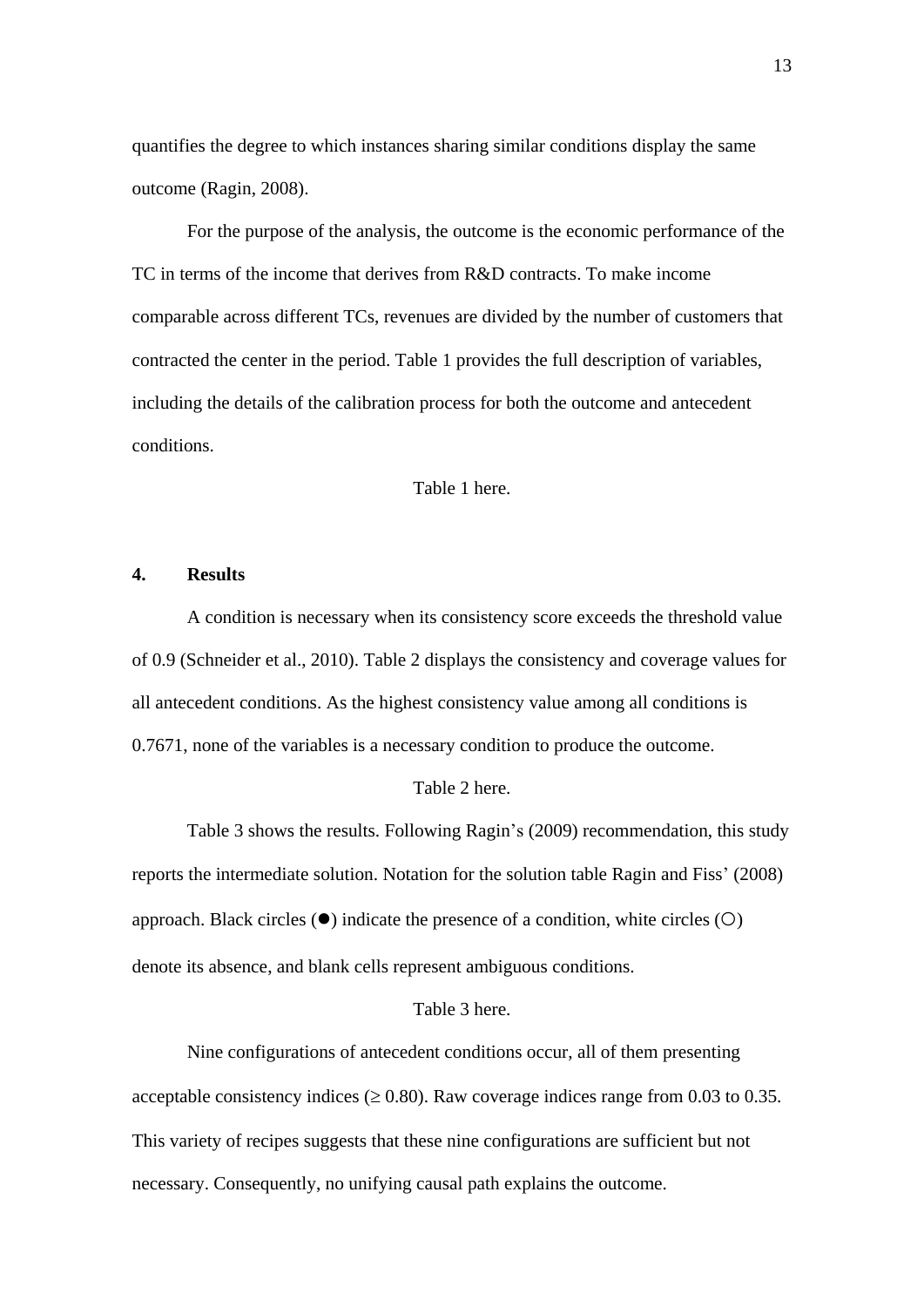#### **5. Discussion**

Turning to the specific results, the presence of staff appears in five out of nine configurations. Indeed, the existence of a critical mass of researchers is important for establishing R&D alliances. People working at TCs possess the knowledge and skills that firms are seeking, thus, human capital is a natural attractor of fruitful science– industry R&D partnerships.

As for the attraction of new customers, results are imprecise. Although the presence of this condition appears in five configurations, its absence is relevant in three recipes. The underlying rationale behind this result may owe to the fact that TCs aim at establishing trustworthy relationships with knowledge-seeking partners. Because trust builds a flexible working environment that contributes to the free exchange of information, partners show a higher commitment to the agreement, higher motivation to achieve their joint goal, and higher willingness to sustain the alliance in the long term; thus resulting in the consolidation of the list of clients of a TC.

When analyzing the effect of experience, the additive effect of this factor is important in a causal recipe (either in the form of patents or papers); that is, experience always positively contributes to explaining the outcome.

As for the key hypothesis, more configurations include university-affiliated TCs than independent centers (five and two, respectively), and in configurations 8 and 9 this condition is irrelevant. This finding is consistent with previous research and supports the idea that potential firm partners may attribute value to the institutional prestige of the parent organization.

Another relevant result is the effect of specialization. Results indicate that in seven out of nine configurations, the scientific dispersion leads to high R&D contract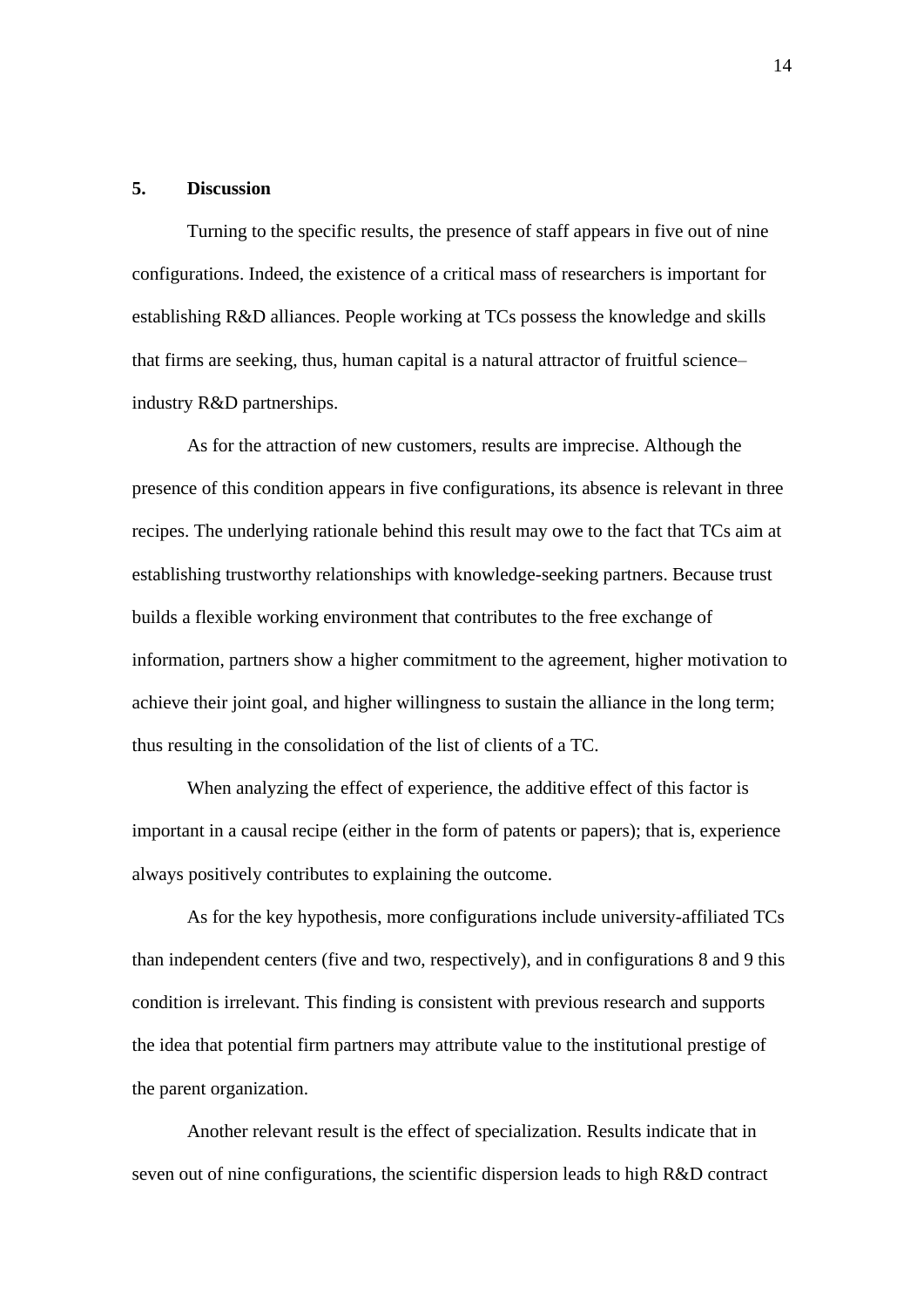income per client. This finding validates the first scenario, reinforcing the argument that if the TC operates in more than one area of knowledge, centers' hiring probabilities increase.

Contrary to the initial expectations, five recipes include the negation of area. Although infrastructures are important, their relevance lies not in their size, but in the capacity of the staff and the services TCs offer. Only in configuration number 5 does the area appear as influential. This effect occurs when specialization is important. This effect owes to the fact that TCs that concentrate their research activities in a particular field will probably need very specialized equipment to perform their daily operations, which tend to require large facilities. An example is GIRO Technology Center, which studies organic waste treatment solutions, an activity that undoubtedly demands large infrastructures.

Following Ragin's (2008) recommendation, the two causal paths with greater raw coverage (configurations 3 and 4) deserve further attention. In both cases, TCs with an affiliation to a university with a large workforce benefit from lucrative R&D contracts with firms despite having limited infrastructures and a portfolio of regular customers. Whereas configuration number 3 presents these antecedent conditions in combination with an active publication activity in configuration number 4, research spread compensates for the lack of experience relevance.

#### **6. Conclusion**

The technology strategy of a company needs to stimulate effective linkages between in-house development and external acquisition. Research institutions are knowledge-intensive organizations that are ideal partners for firms. Because science and technology must serve society, the use of science–industry collaborative R&D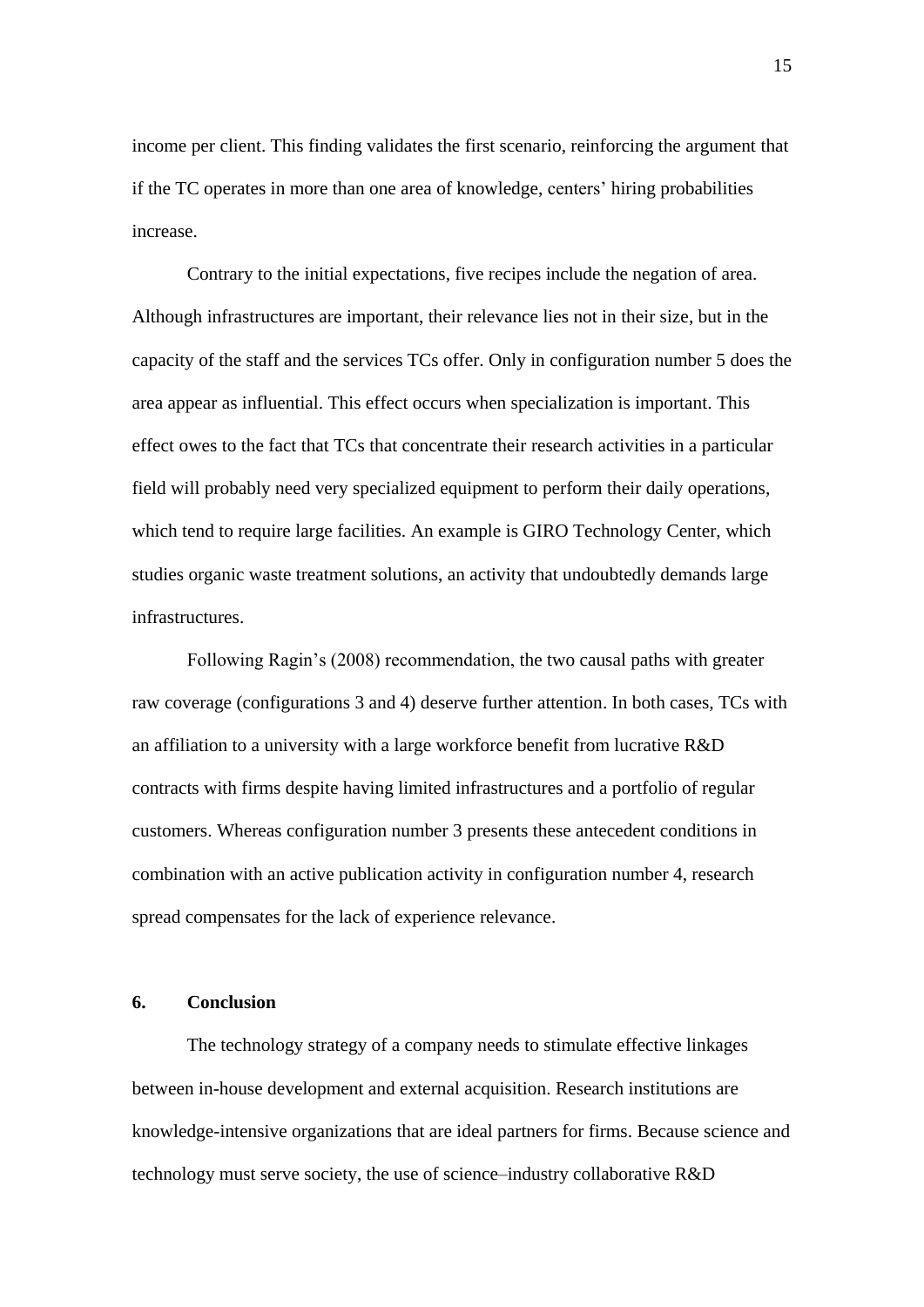partnerships is one of the main mechanisms by which firms gain access and acquire significant knowledge.

Aiming to better understand why some research institutions are more successful than others in establishing fruitful R&D partnerships, this study explores how the performance of these partnerships varies with the profile of the research institution in combination with other factors: human capital, experience, and attraction capacity. The measure of performance is the income R&D contracts generate per client. The empirical application considers technology centers operating in the region of Catalonia that act under the TECNIO umbrella brand. The study uses fuzzy-set qualitative comparative analysis (fsQCA).

Results indicate that different causal paths explain profitable R&D contracts. Particularly, the findings reveal that the availability of human capital, the accumulated experience (mainly papers), the capacity to attract new clients, non-specialization, affiliation to a university, and medium-sized infrastructures are sufficient conditions, because they appear in at least five of the nine configurations that result from the analysis.

Two configurations apply to the specific case of centers that have no affiliation to a university. For this type of research institution, fruitful R&D contracts take place when the TC covers different areas of expertise, has a consolidated client portfolio, and either participates actively in patenting activity or has medium-sized infrastructures.

Despite covering an existing gap in the literature, this study presents several limitations, which create opportunities for future research. First, evaluating whether the causal configurations remain static over time would be interesting. Second, although this study uses reliable antecedent conditions from the literature, future studies should consider other core factors, such as the effect of trust. Cross-country comparisons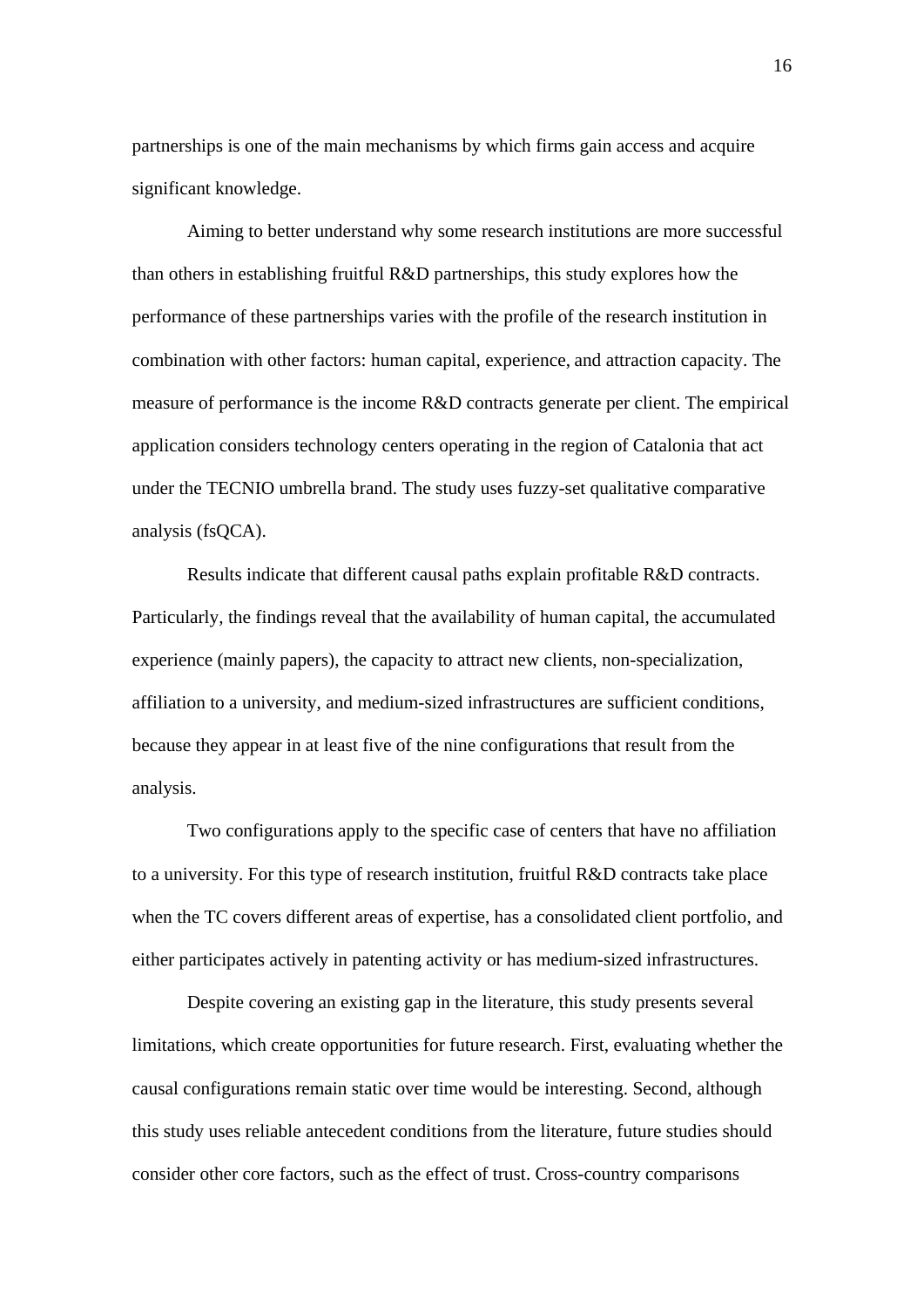represent another opportunity for future studies. In this respect, future works could examine and even compare TCs in various geographies.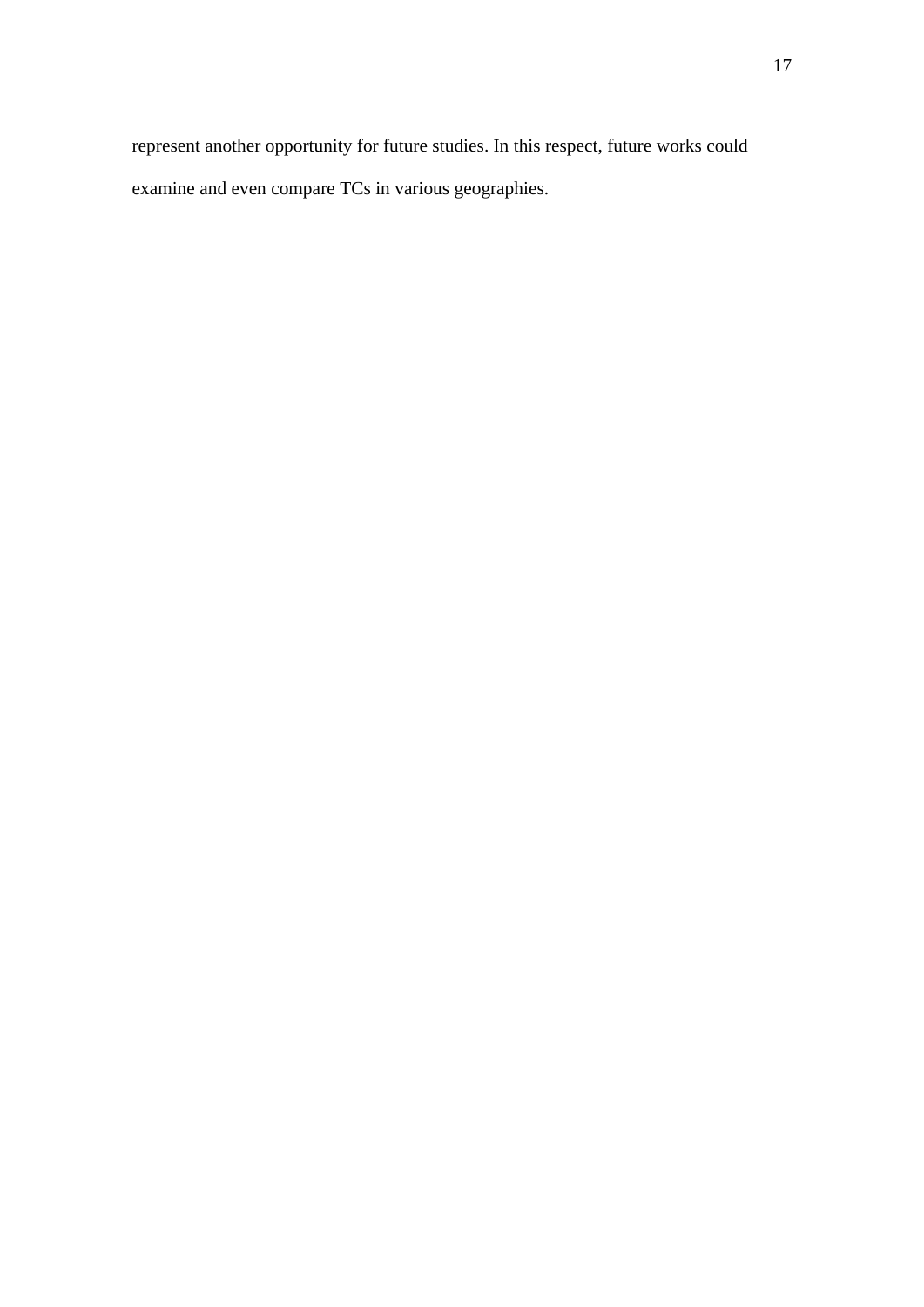# **References**

- Anderson, T. R., Daim, T. U., & Lavoie, F. F. (2007). Measuring the efficiency of university technology transfer. *Technovation, 27*(5), 306–318.
- Audretsch, D. B., Leyden, D. P., & Link, A. N. (2012). Universities as research partners in publicly supported entrepreneurial firms. *Economics of Innovation and New Technology, 21*(5-6), 529-545.
- Baba, Y., Shichijo, N., & Sedita, S. R. (2009). How do collaborators with universities affect firms' innovative performance? The role of "Pasteur Scientists" in the advanced materials field. *Research Policy, 38*(5), 756–764.
- Batonda, G., & Perry, C. (2003). Approaches to relationship development processes in inter-firm networks. *European Journal of Marketing, 37*(10), 1457–1484.
- Bruneel, J., D'Este, P., & Salter, A. (2010). Investigating the factors diminishing the barriers to university-industry collaboration. *Research Policy, 39*(7), 858–868.
- Chesbrough, H. (2003). *Open innovation: The new imperative for creating and profiting from technology*. Boston, MA: Harvard Business School Press.
- Crane, D. (1965). Scientists at major and minor universities: A study of productivity and recognition. *American Sociological Review, 30*(5), 699–714.
- D'Este, P., & Patel, P. (2007). University-industry linkages in the UK: What are the factors underlying the variety of interactions with industry? *Research Policy, 36*(9), 1295–1313.
- Feng, H. I., Chen, C. S., Wang, C. H., & Chiang, H. C. (2012). The role of intellectual capital and university technology transfer offices in university-based technology transfer. *The Service Industries Journal, 32*(6), 899–917.
- Fiss, P. C. (2011). Building better causal theories: A fuzzy set approach to typologies in organization research. *Academy of Management Journal*, *54*(2), 393–420.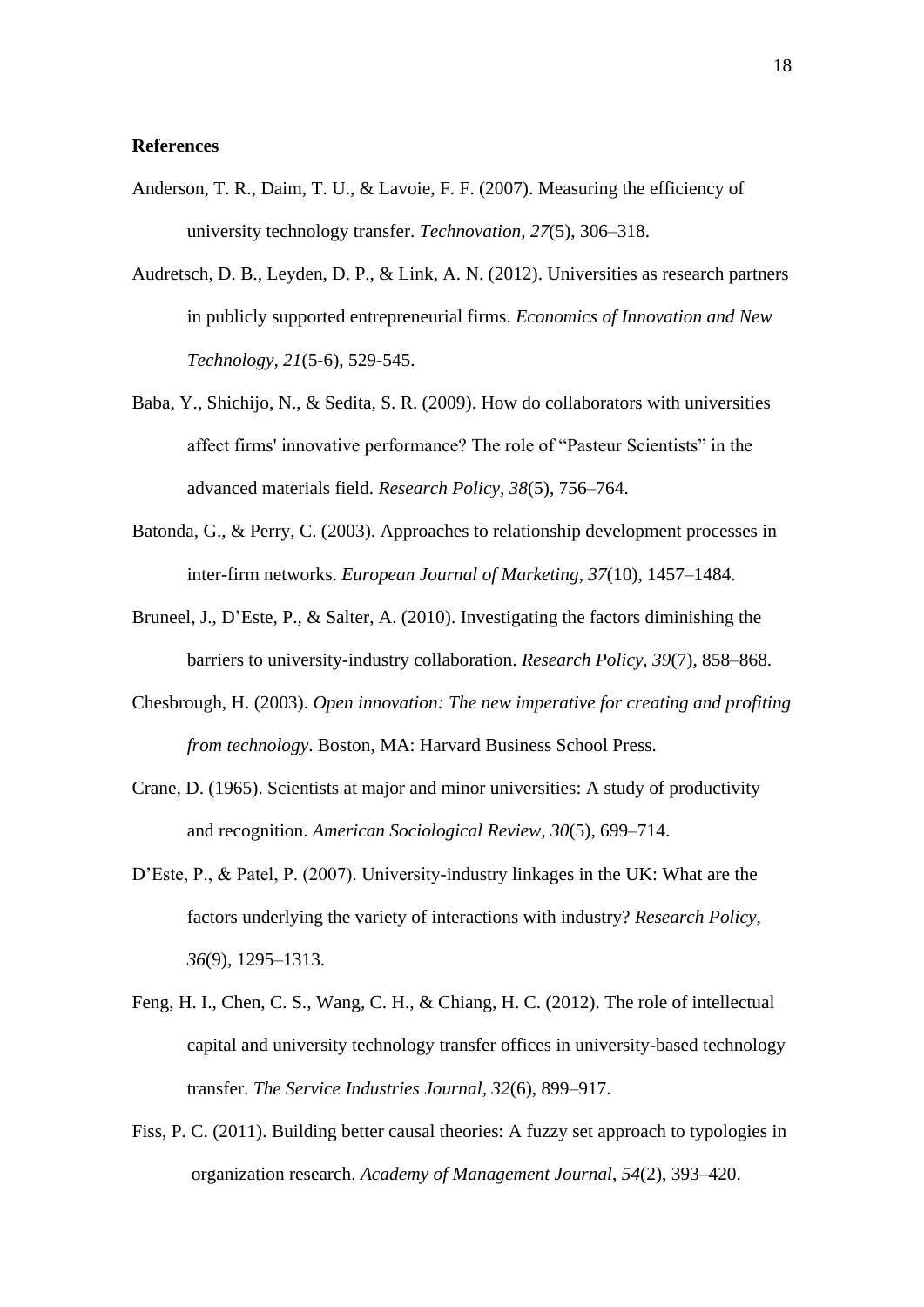- Gray D. O. (2011) Cross-sector research collaboration in the USA: A national innovation systems perspective. *Science and Public Policy, 38*(2), 123–133.
- Grimaldi, R., & Grandi, A. (2005). Business incubators and new venture creation: An assessment of incubating models. *Technovation, 25*(2), 111–121.
- Howells, J., Gagliardi, G., & Malik, K. (2008). The growth and management of R&D outsourcing: evidence from UK pharmaceuticals. *R&D Management, 38*(2), 205–219.
- Kang, M., Wu, X., Hong, P., & Park, Y. (2012). Aligning organizational control practices with competitive outsourcing performance. *Journal of Business Research, 65*(8), 1195–1201.
- Kao, C., & Hung, H.T. (2008). Efficiency analysis of university departments: An empirical study. *Omega, 36*(4), 653–664.
- Kathoefer, D. G., & Leker, J. (2012). Knowledge transfer in academia: an exploratory study on the Not-Invented-Here Syndrome. *Journal of Technology Transfer, 37*(5), 658–675.
- Kogut, B., & Zander, U. (1992). Knowledge of the firm, combinative capabilities, and the replication of technology. *Organization Science, 3*(3), 383–397.
- Kreiner, K., & Schultz, M. (1993). Informal collaboration in R & D. The formation of networks across organizations. *Organization studies, 14*(2), 189–209.
- Lai, W. H. (2011). Willingness-to-engage in technology transfer in industry-university collaborations. *Journal of Business Research, 64*(11), 1218–1223.
- Landry, R., Amara, N., & Ouimet, M. (2007). Determinants of knowledge transfer: Evidence from Canadian university researchers in natural sciences and engineering. *Journal of Technology Transfer, 32*(6), 561–592.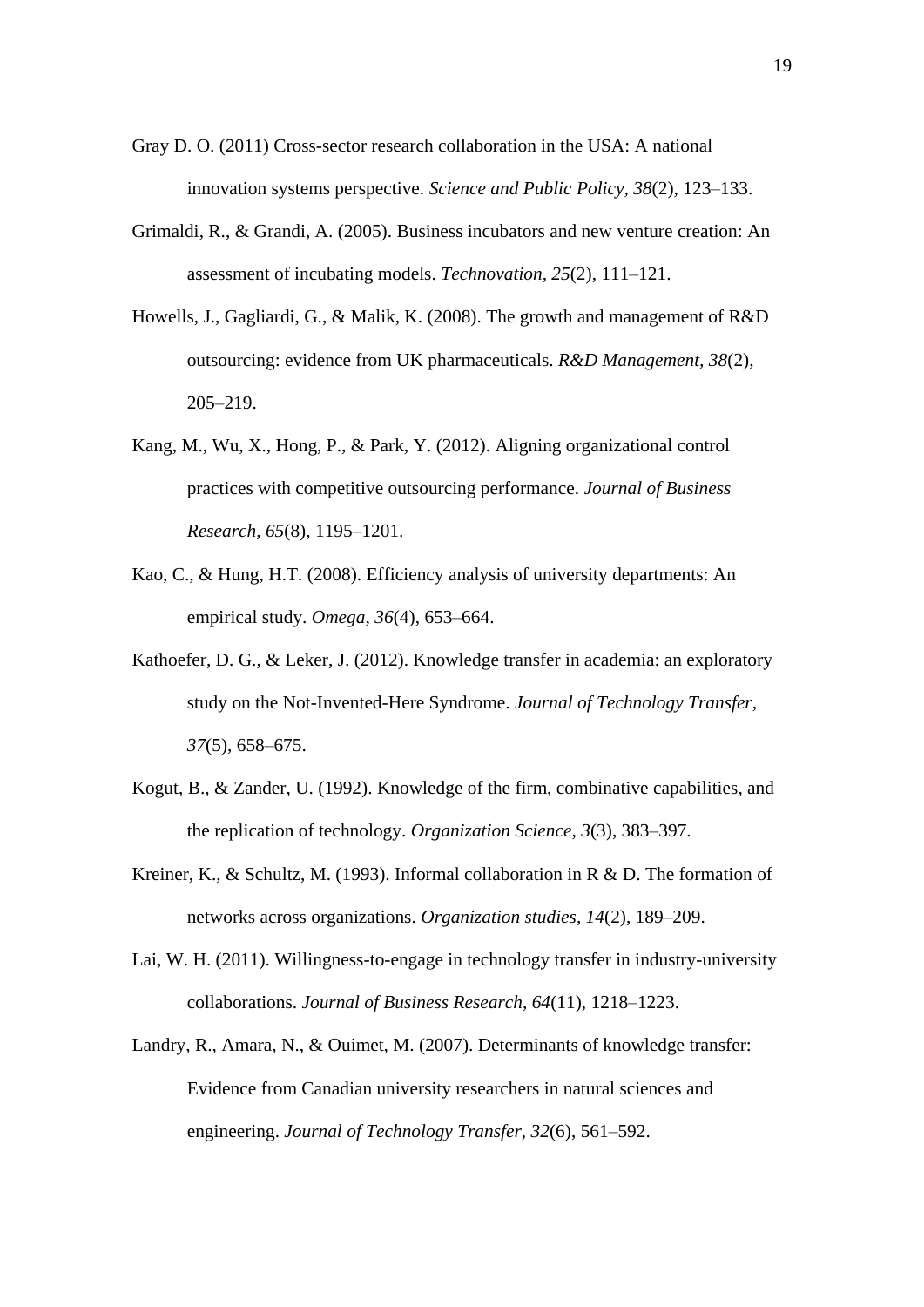- Laursen, K., Reichstein, T., & Salter, A. (2011). Exploring the effect of geographical proximity and university quality on university-industry collaboration in the United Kingdom. *Regional Studies, 45*(4), 507–523.
- Lee, J., & Win, H. N. (2004). Technology transfer between university research centers and industry in Singapore. *Technovation, 24*(5), 433–442.
- Lee, S. M., Ribeiro, D., Olson, D. L., & Roig, S. (2007). The importance of the activities of service business in the economy: welcome to the Service Business. An International Journal. *Service Business, 1*(1), 1-5.
- Liebeskind, J. P., Oliver, A. L., Zucker, L., & Brewer, M. (1996). Social networks, learning, and flexibility: Sourcing scientific knowledge in new biotechnology firms. *Organization Science, 7*(4), 428-443.
- Lin, J.Y. (2014). Effects on diversity of R&D sources and human capital on industrial performance. *Technological Forecasting and Social Change, 85*, 168-184.
- Meyer, A. D., Tsui, A. S., & Hinings, C. R. (1993). Configurational approaches to organizational analysis. *Academy of Management Journal*, *36*(6), 1175–1195.
- Mowery, D.C., Sampat, B. N., & Ziedonis, A. A. (2002). Learning to patent: Institutional experience, learning, and the characteristics of U.S. university patents after the Bayh-Dole Act, 1981-1992. *Management Science, 48*, 73–89.
- Narula, R. (2001). Choosing between internal and non-internal R&D activities: some technological and economic factors. *Technology Analysis & Strategic Management, 13*(3), 365–387.
- O'Shea, R. P., Chugh, H., & Allen, T. J. (2008). Determinants and consequences of university spinoff activity: A conceptual framework. *Journal of Technology Transfer, 33*, 653–666.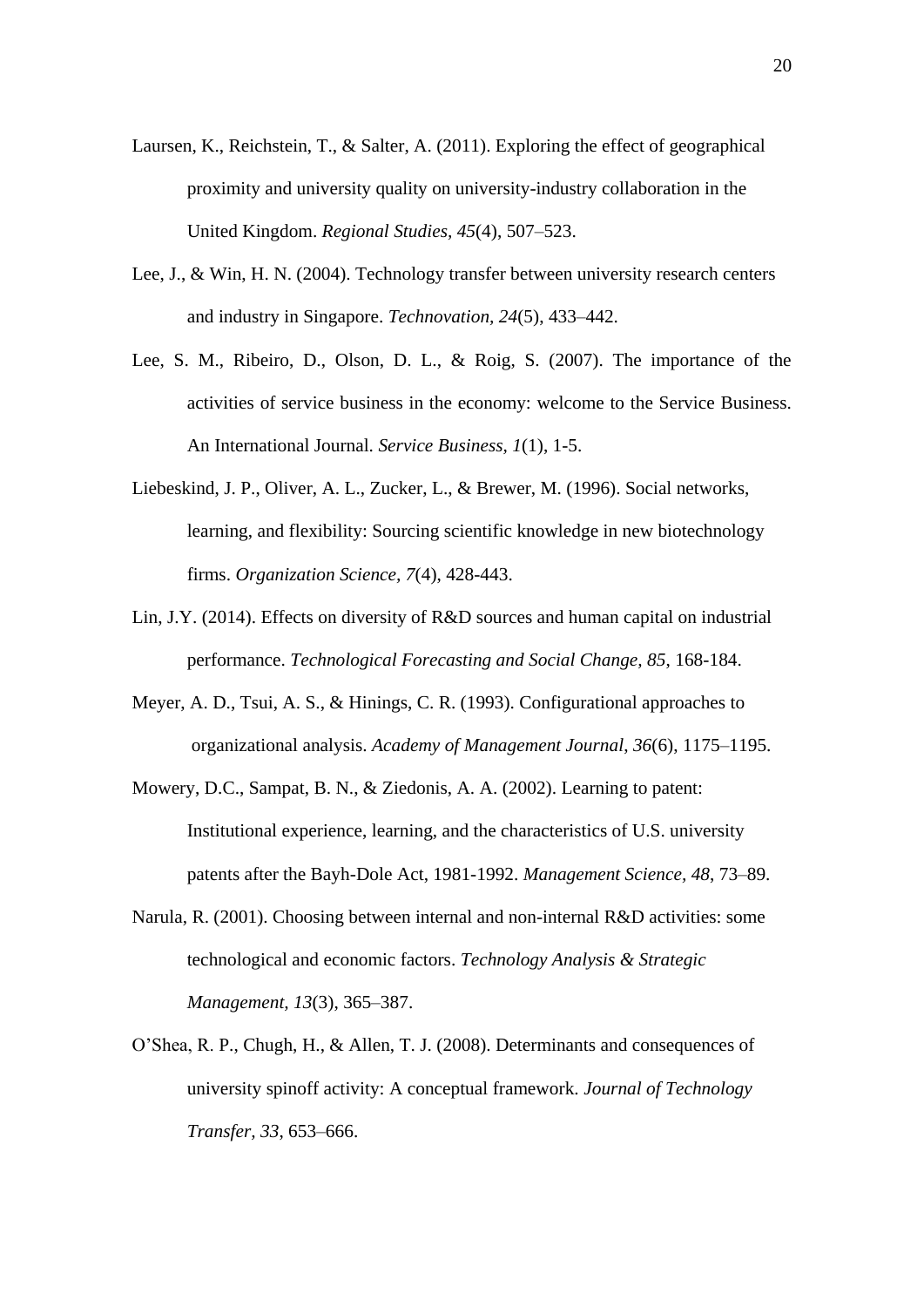- Odagiri, H. (2003). Transaction costs and capabilities as determinants of the R&D boundaries of the firm: a case study of the ten largest pharmaceutical firms in Japan. *Managerial and Decision Economics, 24*(2–3), 187–211.
- Perkmann, M., Neely, A., & Walsh, K. (2011). How should firms evaluate success in university-industry alliances? A performance measurement system. *R&D Management, 41*, 202–216.
- Perrow, C. (1961). Organizational prestige: Some functions and dysfunctions. *American Journal of Sociology, 66*(4), 335–341.
- Quine, W. V. (1952). The problem of simplifying truth functions. *The American Mathematical Monthly*, *59*(8), 521–531.
- Ragin, C.C. (2009). Qualitative comparative analysis using fuzzy sets (fsQCA). In Rihoux, B., & Ragin, C. C. (Eds.): *Configurational comparative methods: Qualitative Comparative Analysis (QCA) and related techniques* (pp. 87**–**121). Thousand Oaks, CA: Sage Publications.
- Ragin, C. C. (2008). *Redesigning social inquiry: Fuzzy sets and beyond*. Chicago: University of Chicago Press.
- Ragin, C. C., & Fiss, P. (2008). Net effects analysis versus configurational analysis: An empirical demonstration. In Ragin, C.C. (Ed.), *Redesigning Social Inquiry: Fuzzy Sets and Beyond* (pp. 190**–**212). Chicago, IL: University of Chicago Press.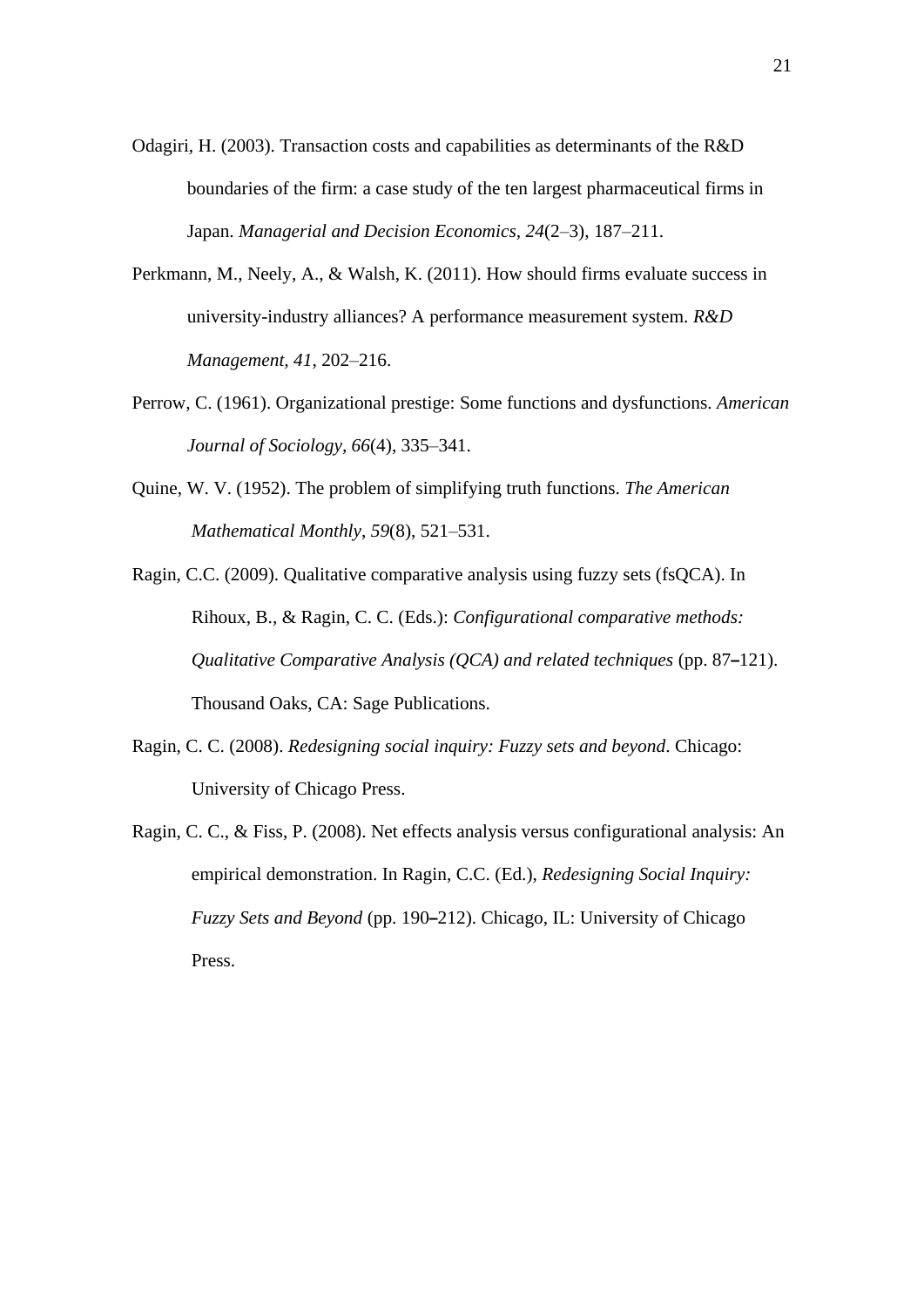- Ribeiro-Soriano, D., & Urbano, D. (2010). Employee-organization relationship in collective entrepreneurship: an overview. *Journal of Organizational Change Management, 23*(4), 349-359.
- Ribeiro-Soriano, D., & Castrogiovanni, G. J. (2012). The impact of education, experience and inner circle advisors on SME performance: insights from a study of public development centers. *Small Business Economics, 38*(3), 333-349.
- Rivers, D., & Gray, D. O. (2013). Cooperative research centers as small business: Uncovering the marketing and recruiting practices of university-based cooperative research centers. In Boardman, C., Gray, D. O., & Rivers, D. (Eds.), *Cooperative research centers and technical innovation* (pp. 175–198). New York: Springer.
- Schneider, M. R., Schulze-Bentrop, C., & Paunescu, M. (2010). Mapping the institutional capital of high-tech firms: A fuzzy-set analysis of capitalist variety and export performance. *Journal of International Business Studies*, *41*(2), 246- 266.
- Sine, W. D., Shane, S., & Di Gregorio, D. (2003). The halo effect and technology licensing: the influence of institutional prestige on the licensing of university inventions. *Management Science, 49*(4), 478–496.
- Soh, P. H., & Subramanian, A.M. (2014). When do firms benefit from university– industry R&D collaborations? The implications of firm R&D focus on scientific research and technological recombination. *Journal of Business Venturing, 29*(6), 807–821.
- Spithoven, A., & Teirlinck, P. (2014). Internal capabilities, network resources and appropriation mechanisms as determinants of R&D outsourcing. *Research Policy*, *44*(3), 711-725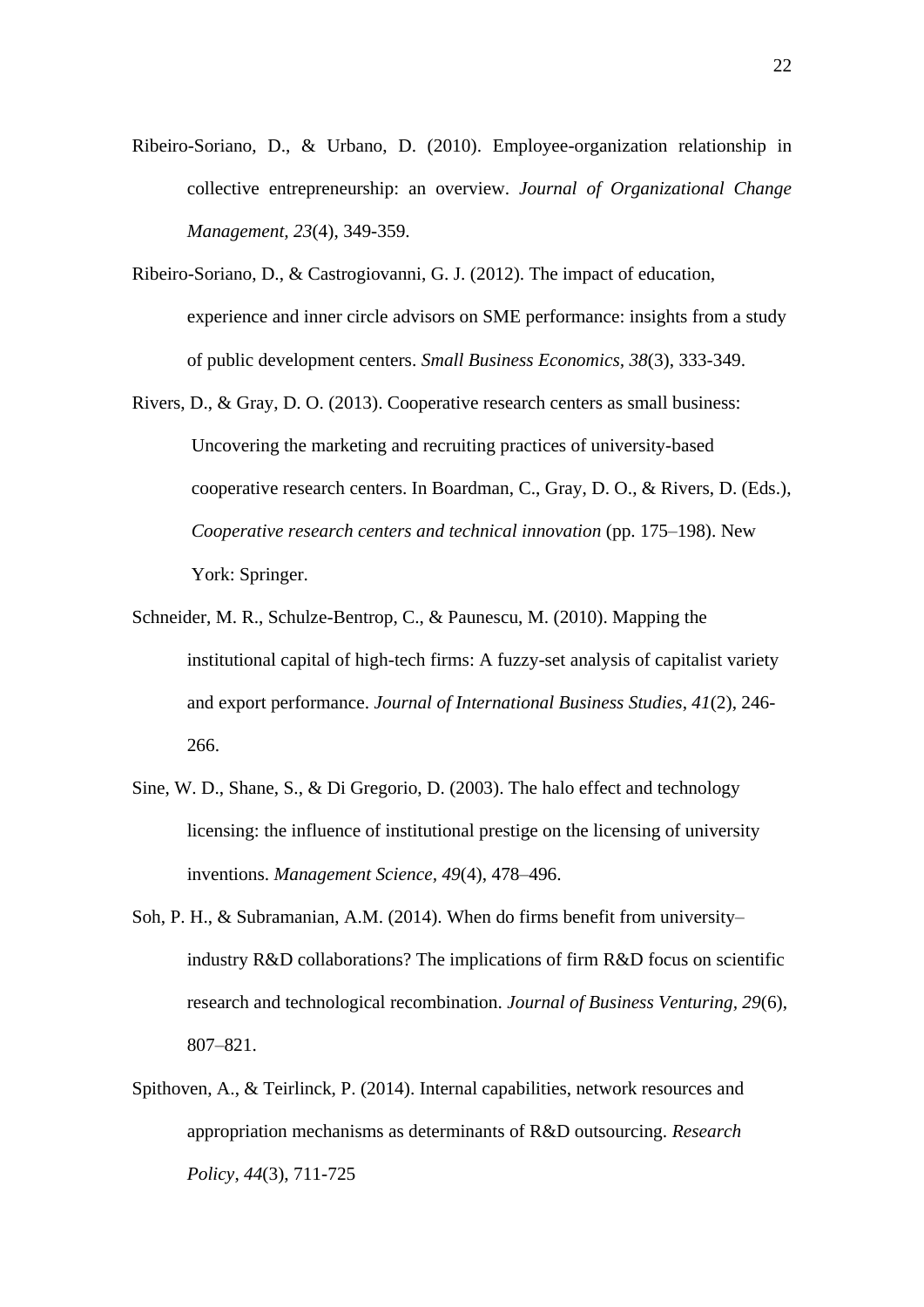- Teirlinck, P., & Spithoven, A. (2013). Research collaboration and R&D outsourcing: Different R&D personnel requirements in SMEs. *Technovation, 33*(4), 142–153.
- Van Looy, B., Ranga, M., Callaert, J., Debackere, K., & Zimmermann, E. (2004). Combining entrepreneurial and scientific performance in academia: towards a compounded and reciprocal Matthew-effect? *Research Policy, 33*(3), 425–441.
- Weigelt, K., & Camerer, C. (1988). Reputation and corporate strategy: A review of recent theory and applications. *Strategic Management Journal, 9*(5) 443–454.
- Wilson, R. (1985). Reputations in games and markets. In Roth, A. (Ed.), *Game theoretic models of bargaining* (pp. 65–84). New York: Cambridge University Press.
- Wolpert, J. D. (2002). Breaking out of the innovation box. *Harvard Business Review, 80*(8), 76–83.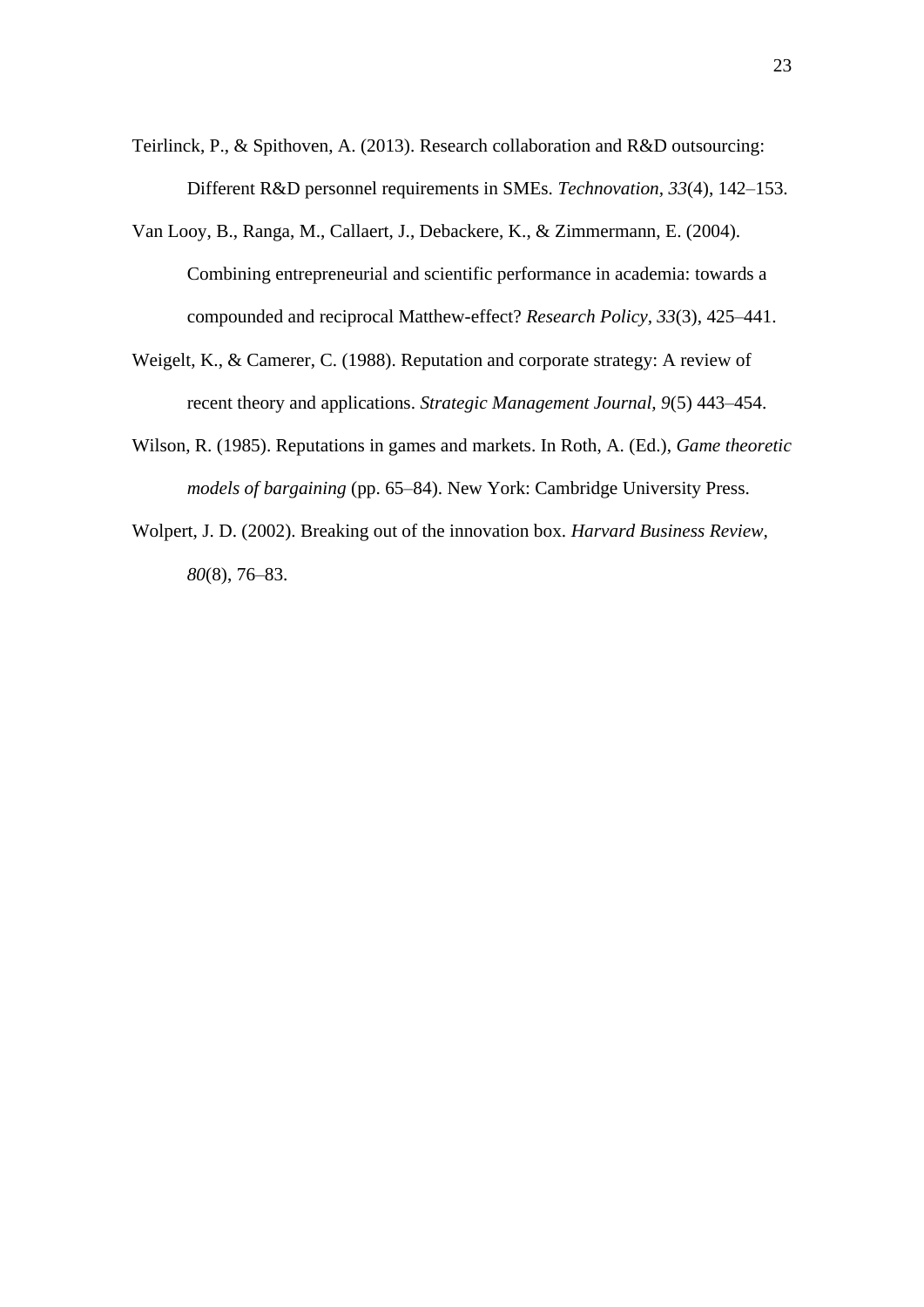Figure 1. Geographical distribution of Catalan technology centers



Source: Self-reported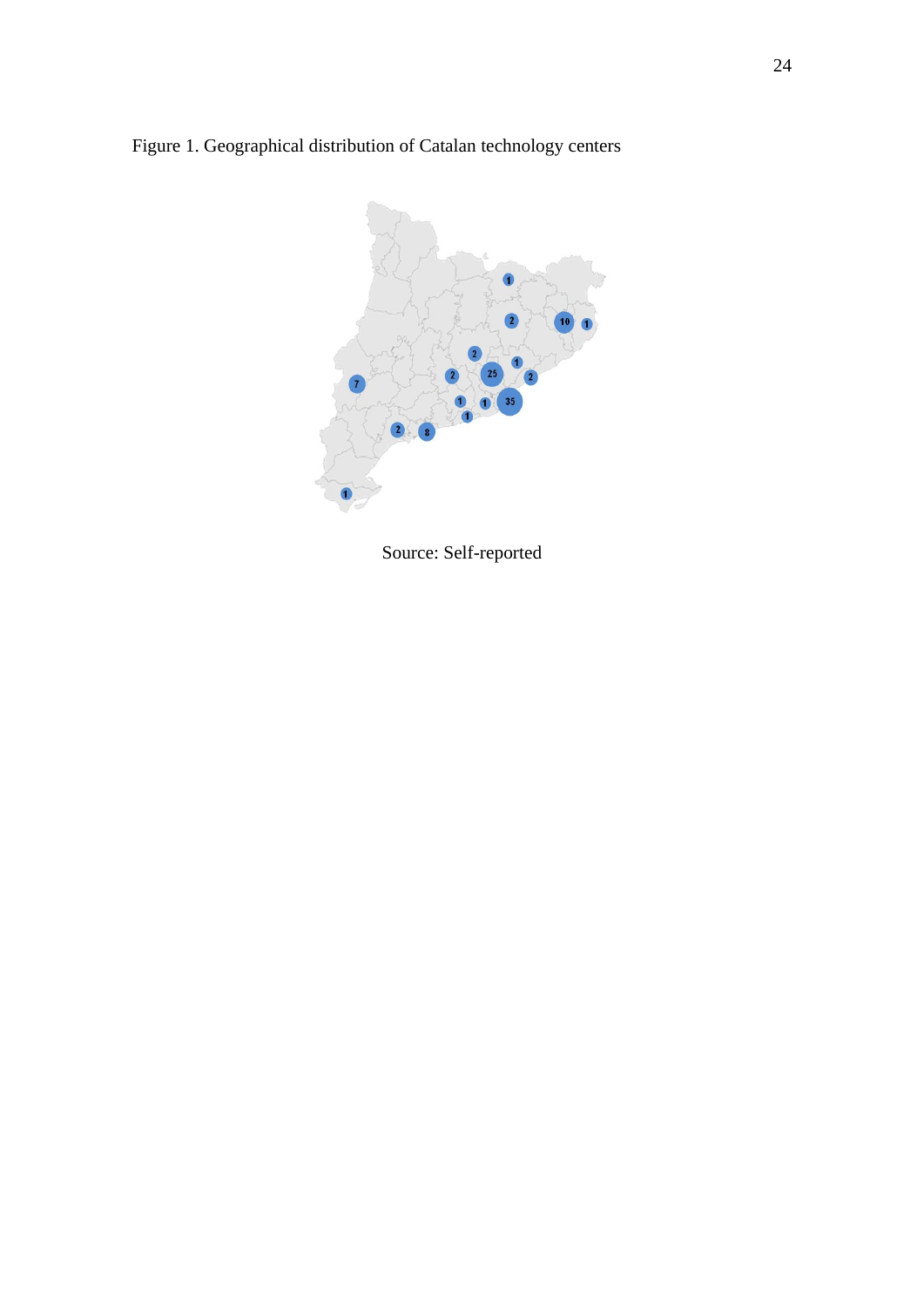|                               |                              |                                                                                                       | Membership threshold values <sup>a</sup> |                              |                              |  |
|-------------------------------|------------------------------|-------------------------------------------------------------------------------------------------------|------------------------------------------|------------------------------|------------------------------|--|
| Factor                        | Antecedent<br>condition      | Description                                                                                           | Full non-<br>members<br>hip<br>(0.05)    | Crossove<br>r point<br>(0.5) | Full<br>membership<br>(0.95) |  |
| Perfor-<br>mance              | Income                       | Income from R&D<br>contracts in 2010<br>relative to the total<br>number of clients<br>during the year | 13,304.05                                | 50,962                       | 351,139.39                   |  |
| Human<br>capital              | <b>Staff</b>                 | Total number of staff<br>(researchers)                                                                | 12                                       | 30.5                         | 103                          |  |
| Experience                    | Patent activity <sup>b</sup> | Has the TC applied<br>for any patent during<br>$2010?$ (1=yes; 0=no)                                  | $\overline{0}$                           |                              | 1                            |  |
|                               | Papers                       | Number of papers<br>published in<br>academic journals<br>indexed in the ISI-<br>Web of Science        | $\overline{0}$                           | 4.5                          | 20.5                         |  |
| <b>Attraction</b><br>capacity | New clients                  | Number of new<br>clients in the year                                                                  | $\overline{0}$                           | 4.5                          | 22.5                         |  |
| Profile                       | Type <sup>b</sup>            | Is the TC affiliated to<br>a university or public<br>research center?<br>$(1 = yes; 0 = no)$          | $\overline{0}$                           |                              | $\mathbf{1}$                 |  |
|                               | Specialization <sup>b</sup>  | Is the TC specialized<br>in more than one<br>area of expertise?<br>$(1 = yes; 0 = no)$                | $\overline{0}$                           |                              | $\mathbf{1}$                 |  |
|                               | Area                         | Area (square meters)<br>of the installations                                                          | 180                                      | 501                          | 6500                         |  |

Table 1. Variable definition and calibration values

<sup>a</sup> For each antecedent condition, those observations falling in the percentile-90 are considered to represent full set membership. Percentile-10 is the threshold value for indicating full non-membership. The crossover point is defined by the median.

<sup>b</sup> Variables expressed in crisp-set terms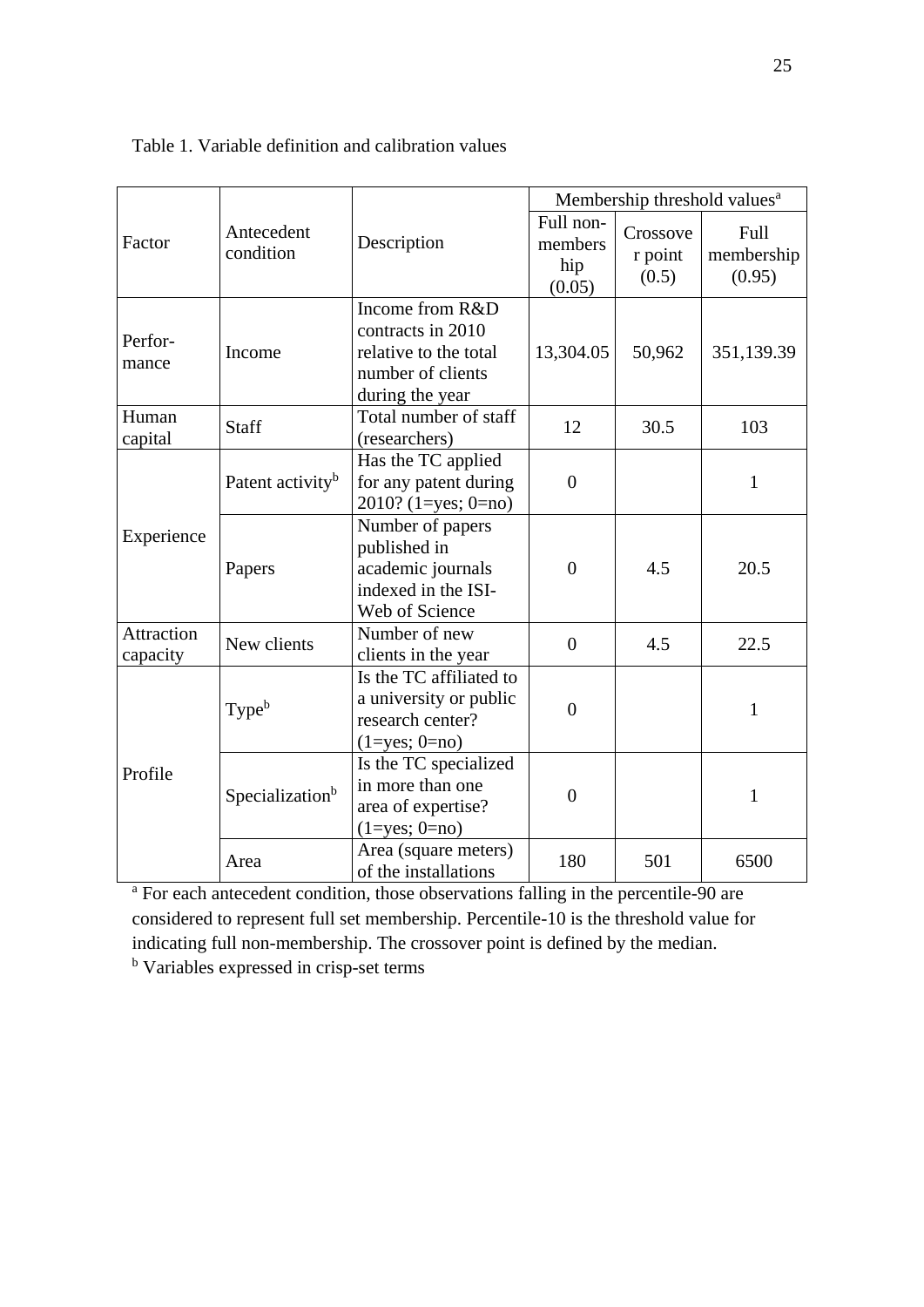# Table 2. Analysis of necessary conditions

| Conditions tested* | Consistency | Coverage |
|--------------------|-------------|----------|
| staff              | 0.6562      | 0.6484   |
| $\sim$ staff       | 0.6065      | 0.4648   |
| patents            | 0.4084      | 0.6169   |
| $\sim$ patents     | 0.5916      | 0.3575   |
| paper              | 0.6885      | 0.6656   |
| $\sim$ paper       | 0.5648      | 0.4403   |
| newclients         | 0.5416      | 0.5193   |
| ~newclients        | 0.7327      | 0.5752   |
| type               | 0.7671      | 0.4120   |
| $\sim$ type        | 0.2329      | 0.5118   |
| specialization     | 0.7948      | 0.4176   |
| ~specialization    | 0.2052      | 0.4960   |
| area               | 0.5482      | 0.5629   |
| ~area              | 0.7096      | 0.5283   |

\* Following the nomenclature, the symbol (~) represents the negation of the characteristic.